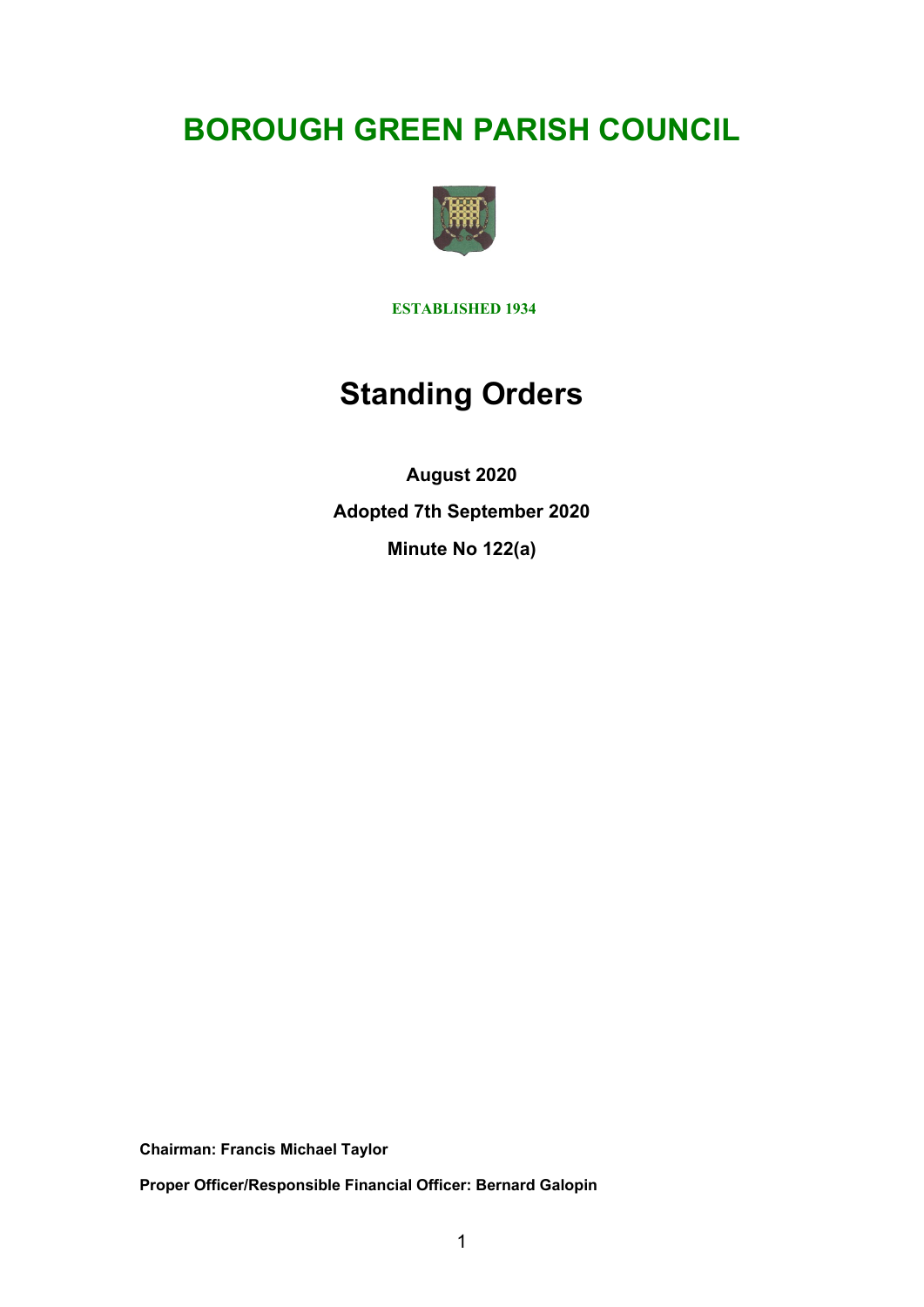#### **Contents**

- 1. Rules of Debate at Meetings 3
- 2. Disorderly Conduct at Meetings 4
- 3. Meetings Generally 5
- 4. Committees and Sub-Committees 8
- 5. Ordinary Council Meetings 9
- 6. Extraordinary Meetings of the Council, Committees and Sub-Committees 11
- 7. Previous Resolutions 11
- 8. Voting on Appointments 11
- 9. Motions for a Meeting that Require Written Notice to the Proper Officer 12
- 10. Motions at a Meeting that Do Not Require Written Notice 12
- 11. Management of Information 13
- 12. Draft Minutes 13
- 13. Code of Conduct: Dispensations 14
- 14. Code of Conduct: Complaints 15
- 15. Proper Officer 15
- 16. RFO: Responsible Financial Officer 17
- 17. Accounts and Accounting Statements 17
- 18. Financial Controls and Procurement 17
- 19. Handling Staff Matters 19
- 20. Responsibilities to Provide Information 19
- 21. Responsibilities under Data Protection Legislation 20
- 22. Relations with the Press/Media 20
- 23. Execution and Sealing of Legal Deeds 20
- 24. Communications with District, County and Unitary Councillors 20
- 25. Restrictions on Councillor Activities 21
- 26. Standing Orders Generally 21
- 27. Additions to Standing Orders when approved by vote will be inserted at the appropriate point **and** in Para 27 and dated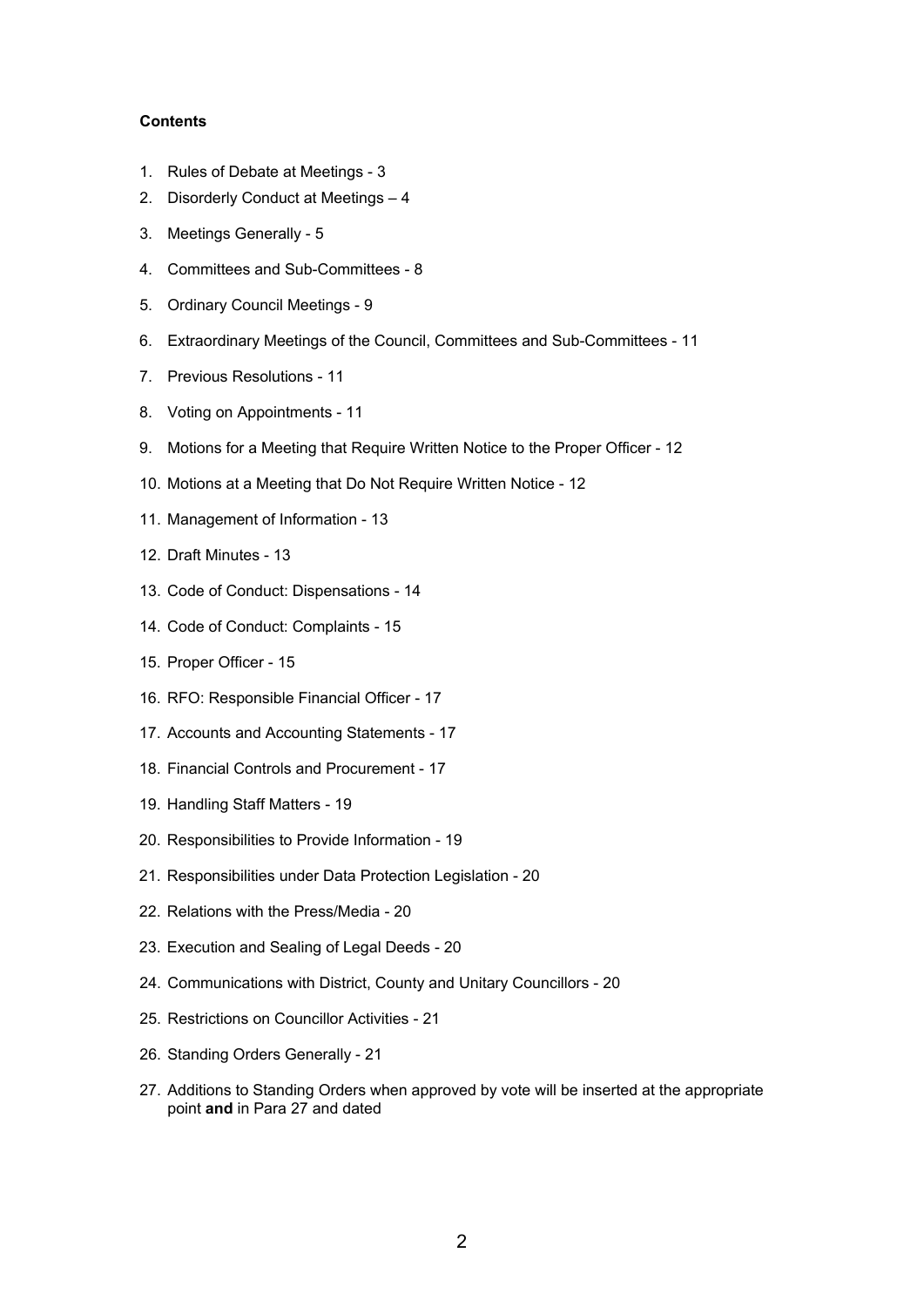#### **1. Rules of Debate at Meetings**

- a Motions on the agenda shall be considered in the order that they appear unless the order is changed at the discretion of the chairman of the meeting.
- b A motion (including an amendment) shall not be progressed unless it has been moved and seconded.
- c A motion on the agenda that is not moved by its proposer may be treated by the chairman of the meeting as withdrawn.
- d If a motion (including an amendment) has been seconded, it may be withdrawn by the proposer only with the consent of the seconder and the meeting.
- e An amendment is a proposal to remove or add words to a motion. It shall not negate the motion.
- f If an amendment to the original motion is carried, the original motion (as amended) becomes the substantive motion upon which further amendment(s) may be moved.
- g An amendment shall not be considered unless early verbal notice is given at the meeting and, if requested by the chairman of the meeting, is expressed in writing to the chairman.
- h A councillor may move an amendment to his own motion if agreed by the meeting. If a motion has already been seconded, the amendment shall be with the consent of the seconder and the meeting.
- i If there is more than one amendment to an original or substantive motion, the amendments shall be moved in the order directed by the chairman of the meeting.
- j Subject to standing order 1(k), only one amendment shall be moved and debated at a time, the order of which shall be directed by the chairman of the meeting.
- k One or more amendments may be discussed together if the chairman of the meeting considers this expedient but each amendment shall be voted upon separately.
- l A councillor may not move more than one amendment to an original/substantive motion.
- m The mover of an amendment has no right of reply at the end of debate on it.
- n Where a series of amendments to an original motion are carried, the mover of the original motion shall have a right of reply either at the end of debate on the first amendment or at the very end of debate on the final substantive motion immediately before it is put to the vote.
- o Unless permitted by the chairman of the meeting, a councillor may speak once in the debate on a motion except:
	- i. to speak on an amendment moved by another councillor;
	- ii. to move or speak on another amendment if the motion has been amended since he last spoke;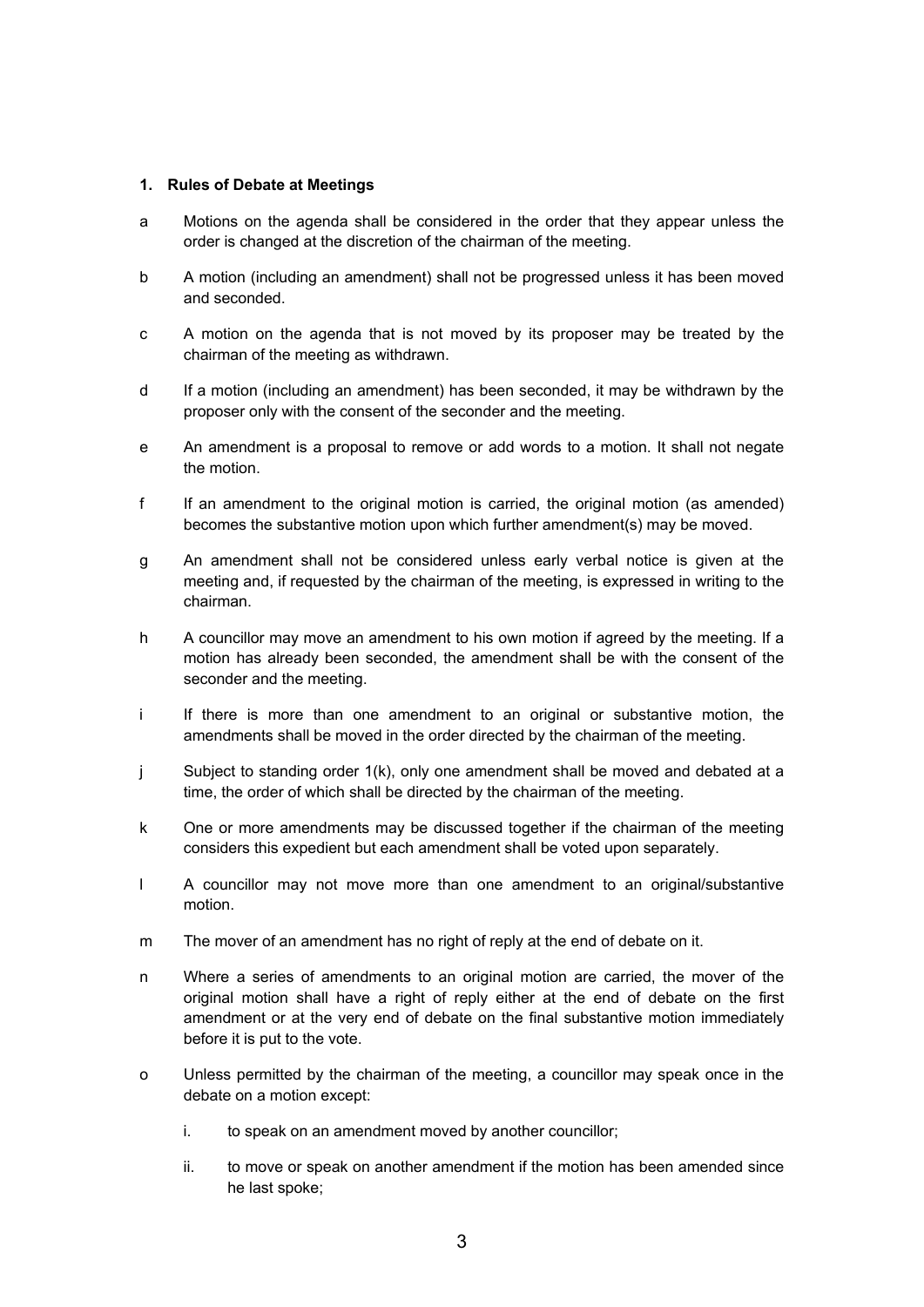- iii. to make a point of order;
- iv. to give a personal explanation; or
- v. to exercise a right of reply.
- p During the debate on a motion, a councillor may interrupt only on a point of order or a personal explanation and the councillor who was interrupted shall stop speaking. A councillor raising a point of order shall identify the standing order which he considers has been breached or specify the other irregularity in the proceedings of the meeting he is concerned by.
- q A point of order shall be decided by the chairman of the meeting and his decision shall be final.
- r When a motion is under debate, no other motion shall be moved except:
	- i. to amend the motion;
	- ii. to proceed to the next business;
	- iii. to adjourn the debate;
	- iv. to put the motion to a vote;
	- v. to ask a person to be no longer heard or to leave the meeting;
	- vi. to refer a motion to a committee or sub-committee for consideration;
	- vii. to exclude the public and press;
	- viii. to adjourn the meeting; or
	- ix. to suspend particular standing order(s) excepting those which reflect mandatory statutory or legal requirements.
- s Before an original or substantive motion is put to the vote, the chairman of the meeting shall be satisfied that the motion has been sufficiently debated and that the mover of the motion under debate has exercised or waived his right of reply.
- t Excluding motions moved under standing order 1(r), the contributions or speeches by a councillor shall relate only to the motion under discussion and shall not exceed five (5) minutes without the consent of the chairman of the meeting.

# **2. Disordely Conduct at Meetings**

- a No person shall obstruct the transaction of business at a meeting or behave offensively or improperly. If this standing order is ignored, the chairman of the meeting shall request such person(s) to moderate or improve their conduct.
- b If person(s) disregard the request of the chairman of the meeting to moderate or improve their conduct, any councillor or the chairman of the meeting may move that the person be no longer heard or be excluded from the meeting. The motion, if seconded, shall be put to the vote without discussion.
- c If a resolution made under standing order 2(b) is ignored, the chairman of the meeting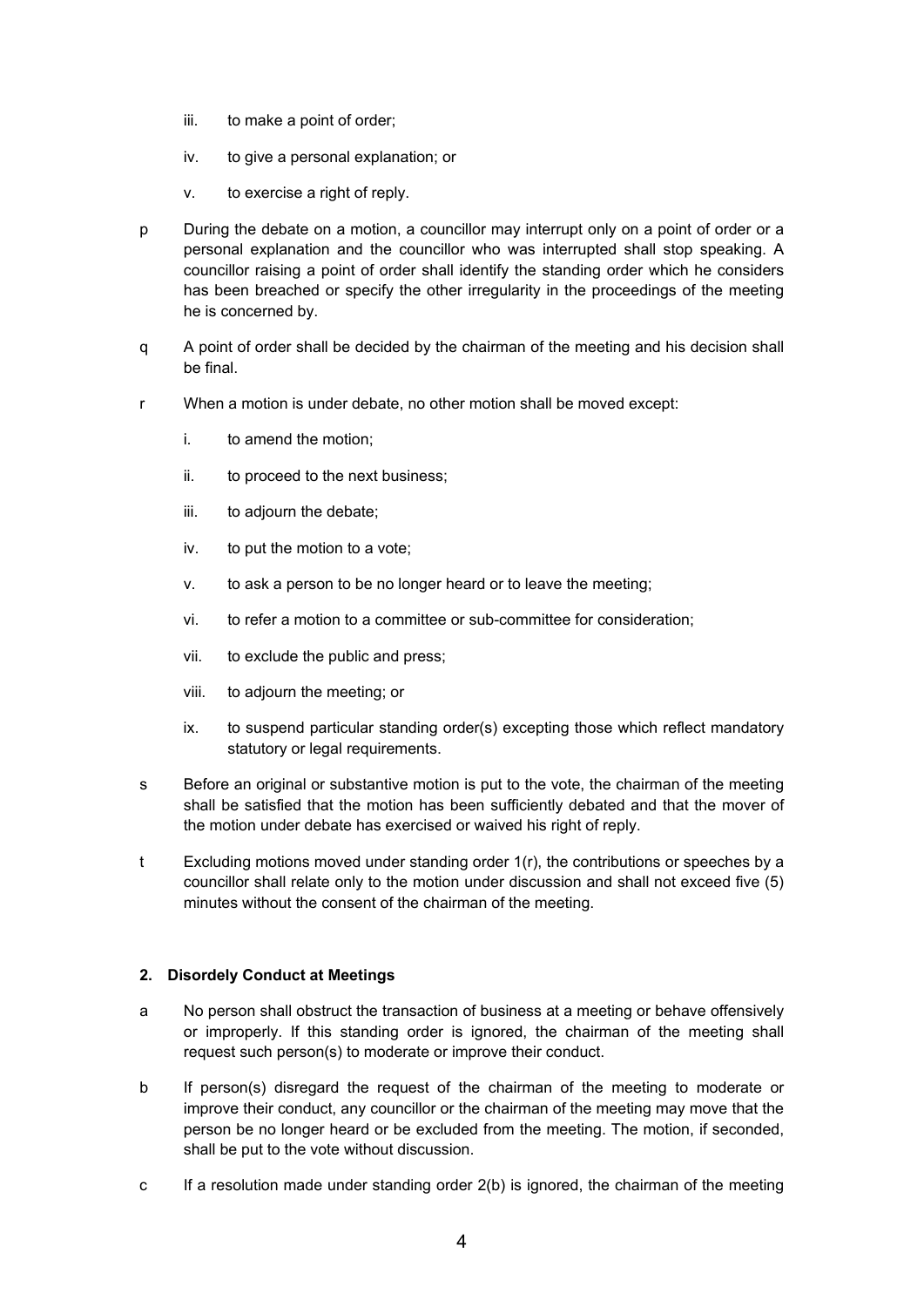may take further reasonable steps to restore order or to progress the meeting. This may include temporarily suspending or closing the meeting.

#### **3. Meetings Generally**

In respect of a reference in any enactment to a meeting of Borough Green Parish Council, for a period of 12 months from the  $4<sup>th</sup>$  April 2020, as they may determine:

(a) hold such meetings and at such hour and on such days; and

(b) alter the frequency, move or cancel such meetings, without requirement for further notice.

A reference in any enactment to a meeting of the Borough Green Parish Council is not limited to a meeting of persons all of whom, or any of whom, are present in the same place and any reference to a "place" where a meeting is held, or to be held, includes reference to more than one place including electronic, digital or virtual locations such as internet locations, web addresses or conference call telephone numbers.

For the purposes of any such enactment, a member of Borough Green Parish Council (a "member in remote attendance") attends the meeting at any time if all of the conditions in subsection below are satisfied.

Those conditions are that the member in remote attendance is able at that time:

(a) to hear, and where practicable see, and be so heard and, where practicable, be seen by, the other members in attendance,

(b) to hear, and where practicable see, and be so heard and, where practicable, be seen by, any members of the public entitled to attend the meeting in order to exercise a right to speak at the meeting, and

(c) to be so heard and, where practicable, be seen by any other members of the public attending the meeting. A zoom link will be advertised on the BGPC website advertising the meeting to the general public. Therefore, people attending the meeting via an internet link will have the same rights as those in physical attendance.

In this regulation any reference to a member, or a member of the public or press, attending a meeting includes that person attending by remote access.

The provision made in this regulation applies notwithstanding any prohibition or other restriction contained in the standing orders or any other rules of Borough Green Parish Council governing the meeting and any such prohibition or restriction has no effect.

Full Council meetings Committee meetings Sub-committee meetings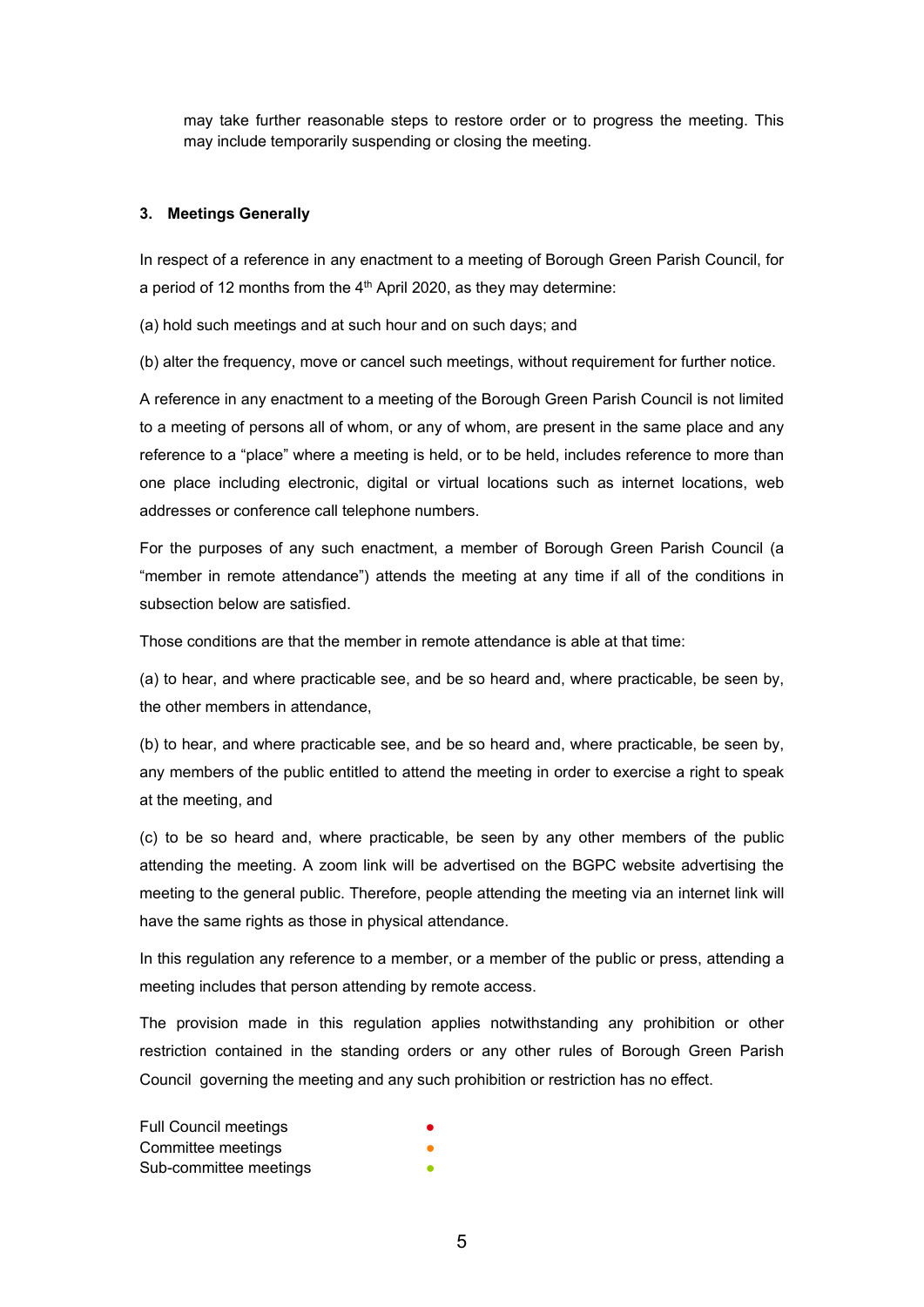- a Meetings shall not take place in premises which at the time of the meeting are used for the supply of alcohol, unless no other premises are available free of charge or at a reasonable cost.
- b The minimum three clear days for notice of a meeting does not include the day on which notice was issued, the day of the meeting, a Sunday, a day of the Christmas break, a day of the Easter break or of a bank holiday or a day appointed for public thanksgiving or mourning.
- c The minimum three clear days' public notice for a meeting does not include the day on which the notice was issued or the day of the meeting unless the meeting is convened at shorter notice.
- ● d Meetings shall be open to the public unless their presence is prejudicial to the public interest by reason of the confidential nature of the business to be transacted or for other special reasons. The public's exclusion from part or all of a meeting shall be by a resolution which shall give reasons for the public's exclusion.
	- e Members of the public may make representations, answer questions and give evidence at a meeting which they are entitled to attend in respect of the business on the agenda.
	- f The period of time designated for public participation at a meeting in accordance with standing order 3(e) shall not exceed thirty (30) minutes unless directed by the chairman of the meeting.
	- g Subject to standing order 3(f), a member of the public shall not speak for more than five (5) minutes.
	- h In accordance with standing order  $3(e)$ , a question shall not require a response at the meeting nor start a debate on the question. The chairman of the meeting may direct that a written or oral response be given.
	- i A person shall raise his hand when requesting to speak and stand when speaking (except when a person has a disability or is likely to suffer discomfort). The chairman of the meeting may at any time permit a person to be seated when speaking.
	- j A person who speaks at a meeting shall direct his comments to the chairman of the meeting.
	- k Only one person is permitted to speak at a time. If more than one person wants to speak, the chairman of the meeting shall direct the order of speaking.
- ● l Subject to standing order 3(m), a person who attends a meeting is permitted to report on the meeting whilst the meeting is open to the public. To "report" means to film, photograph, make an audio recording of meeting proceedings, use any other means for enabling persons not present to see or hear the meeting as it takes place or later or to report or to provide oral or written commentary about the meeting so that the report or commentary is available as the meeting takes place or later to persons not present.
- ● m A person present at a meeting may not provide an oral report or oral commentary about a meeting as it takes place without permission.
- n The press shall be provided with reasonable facilities for the taking of their report of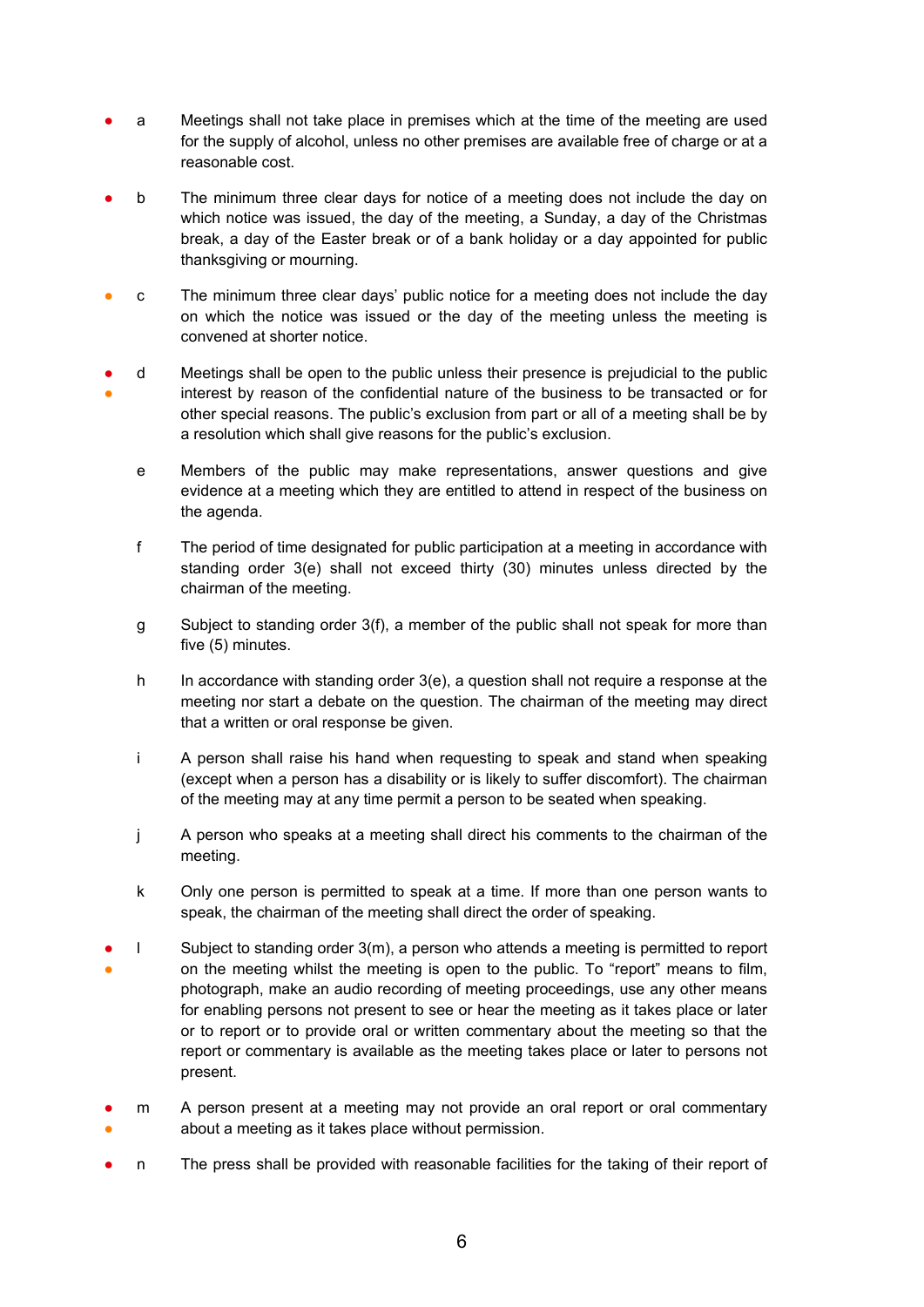- all or part of a meeting at which they are entitled to be present.
- o Subject to standing orders which indicate otherwise, anything authorised or required to be done by, to or before the Chairman of the Council may in his absence be done by, to or before the Vice-Chairman of the Council (if there is one).
- p The Chairman of the Council, if present, shall preside at a meeting. If the Chairman is absent from a meeting, the Vice-Chairman of the Council (if there is one) if present, shall preside. If both the Chairman and the Vice-Chairman are absent from a meeting, a councillor as chosen by the councillors present at the meeting shall preside at the meeting.
- q Subject to a meeting being quorate, all questions at a meeting shall be decided by a
- majority of the councillors and non-councillors with voting rights present and voting.
- ●
- ● ● r The chairman of a meeting may give an original vote on any matter put to the vote, and in the case of an equality of votes may exercise his casting vote whether or not he gave an original vote.

*See standing orders 5(h) and (i) for the different rules that apply in the election of the Chairman of the Council at the annual meeting of the Council.*

- s Unless standing orders provide otherwise, voting on a question shall be by a show of hands. At the request of a councillor, the voting on any question shall be recorded so as to show whether each councillor present and voting gave his vote for or against that question. Such a request shall be made before moving on to the next item of business on the agenda.
	- t The minutes of a meeting shall include an accurate record of the following:
		- i. the time and place of the meeting;
		- ii. the names of councillors who are present and the names of councillors who are absent;
		- iii. interests that have been declared by councillors and non-councillors with voting rights;
		- iv. the grant of dispensations (if any) to councillors and non-councillors with voting rights;
		- v. whether a councillor or non-councillor with voting rights left the meeting when matters that they held interests in were being considered;
		- vi. if there was a public participation session; and
		- vii. the resolutions made.
- ● ● u A councillor or a non-councillor with voting rights who has a disclosable pecuniary interest or another interest as set out in the Council's code of conduct in a matter being considered at a meeting is subject to statutory limitations or restrictions under the code on his right to participate and vote on that matter.
- v No business may be transacted at a meeting unless at least one-third of the whole number of members of the Council are present and in no case shall the quorum of a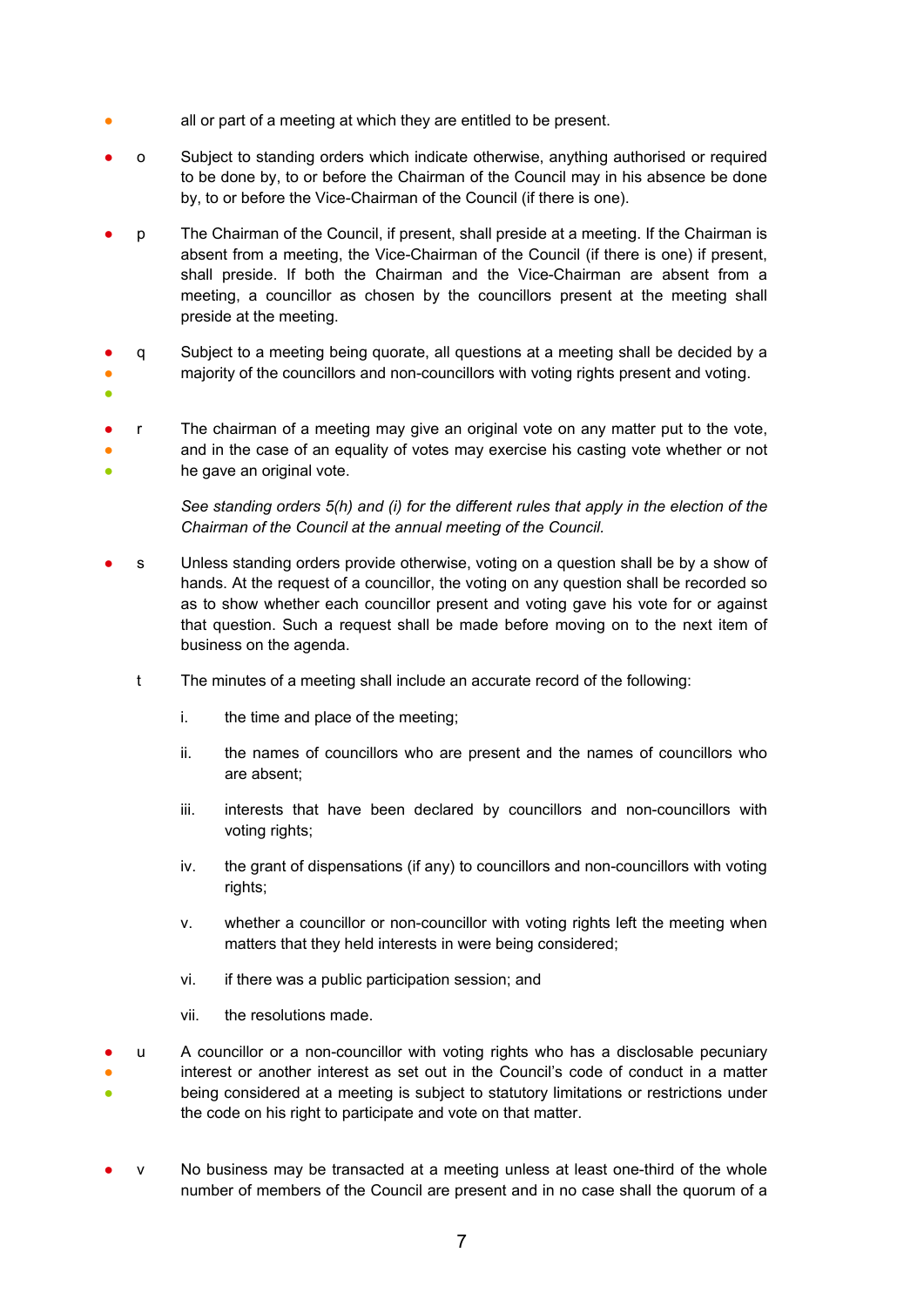meeting be less than three.

*See standing order 4d(viii) for the quorum of a committee or sub-committee meeting.* 

- ● ● w If a meeting is or becomes inquorate no business shall be transacted and the meeting shall be closed. The business on the agenda for the meeting shall be adjourned to another meeting.
	- x A meeting shall not exceed a period of three (3) hours, unless extended by the Chairman.
	- y (i) In accordance with the Local Government Audit & Accountability Act 2014, photographing, recording, broadcasting or transmitting the proceedings of the meeting is permitted by any means, excluding audible commentary which is forbidden. Whilst those attending meetings are deemed to have consented to filming, recording and broadcasting, those exercising the rights to film, record or broadcast must respect the rights of other people under the Data Protection Act 1998. Any person or organisation choosing to film, record or broadcast the meeting is responsible for any claims or other liability from them doing so.

(ii) Meetings will be held with the authority of the Local Authorities and Police and Crime Panels Regulations 2020 No. 392. There will be no period for public consultation but written submissions can be made and will be circulated and discussed.

z Meetings of Borough Green Parish Council can be held online via Zoom software with the authority of The Local Authorities and Police and Crime Panels Regulations 2020 No.392. Members of the public who wish to participate will need to email the Clerk to obtain the link and password.

#### **4. Committess and Sub-Committees**

- a Unless the Council determines otherwise, a committee may appoint a sub-committee whose terms of reference and members shall be determined by the committee.
- b The members of a committee may include non-councillors unless it is a committee which regulates and controls the finances of the Council.
- c Unless the Council determines otherwise, all the members of an advisory committee and a sub-committee of the advisory committee may be non-councillors.
- d The Council may appoint standing committees or other committees as may be necessary, and:
	- i. shall determine their terms of reference;
	- ii. shall determine the number and time of the ordinary meetings of a standing committee up until the date of the next annual meeting of the Council;
	- iii. shall permit a committee, other than in respect of the ordinary meetings of a committee, to determine the number and time of its meetings;
	- iv. shall, subject to standing orders 4(b) and (c), appoint and determine the terms of office of members of such a committee;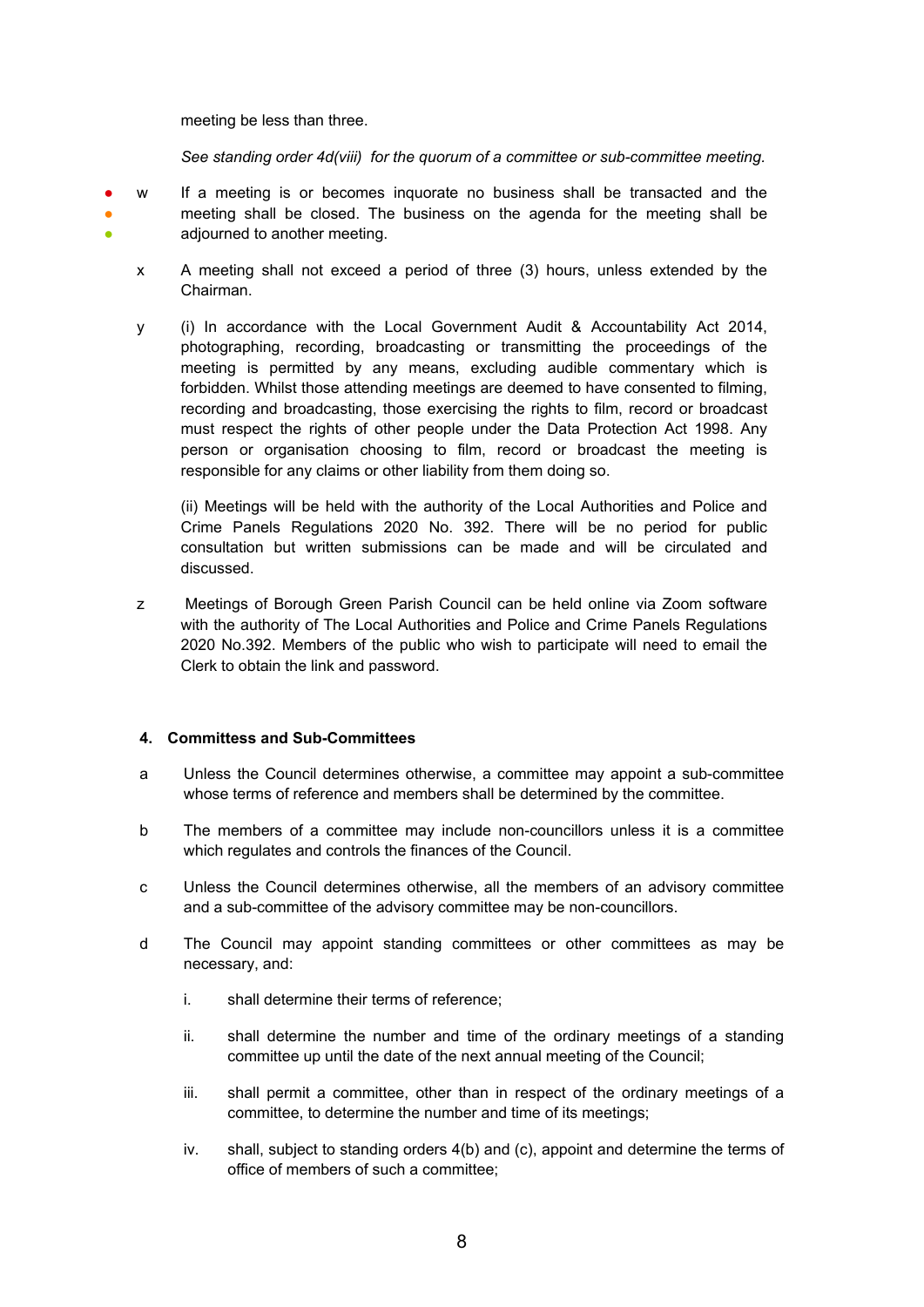- v. may, subject to standing orders 4(b) and (c), appoint and determine the terms of office of the substitute members to a committee whose role is to replace the ordinary members at a meeting of a committee if the ordinary members of the committee confirm to the Proper Officer three (3) days before the meeting that they are unable to attend;
- vi. shall, after it has appointed the members of a standing committee, appoint the chairman of the standing committee;
- vii. shall permit a committee other than a standing committee, to appoint its own chairman at the first meeting of the committee;
- viii. shall determine the place, notice requirements and quorum for a meeting of a committee and a sub-committee which, in both cases, shall be no less than three;
- ix. shall determine if the public may participate at a meeting of a committee;
- x. shall determine if the public and press are permitted to attend the meetings of a sub-committee and also the advance public notice requirements, if any, required for the meetings of a sub-committee;
- xi. shall determine if the public may participate at a meeting of a sub-committee that they are permitted to attend; and
- xii. may dissolve a committee or a sub-committee.

## **5. Ordinary Council Meetings**

Where an appointment would otherwise be made or require to be made at an annual meeting of Borough Green Parish Council, such appointment continues until the next annual meeting of the authority or until such time as that Borough Green Parish Council may determine.

Any reference to being "present" at a meeting includes being present through remote attendance;

Any reference to a "place" where a meeting is held, or to be held, includes reference to more than one place including electronic, digital or virtual locations such as internet locations, web addresses or conference call telephone numbers;

- a In an election year, the annual meeting of the Council shall be held on or within 14 days following the day on which the councillors elected take office.
- b In a year which is not an election year, the annual meeting of the Council shall be held on such day in May as the Council decides.
- c If no other time is fixed, the annual meeting of the Council shall take place at 8.00pm.
- d In addition to the annual meeting of the Council, at least three other ordinary meetings shall be held in each year on such dates and times as the Council decides.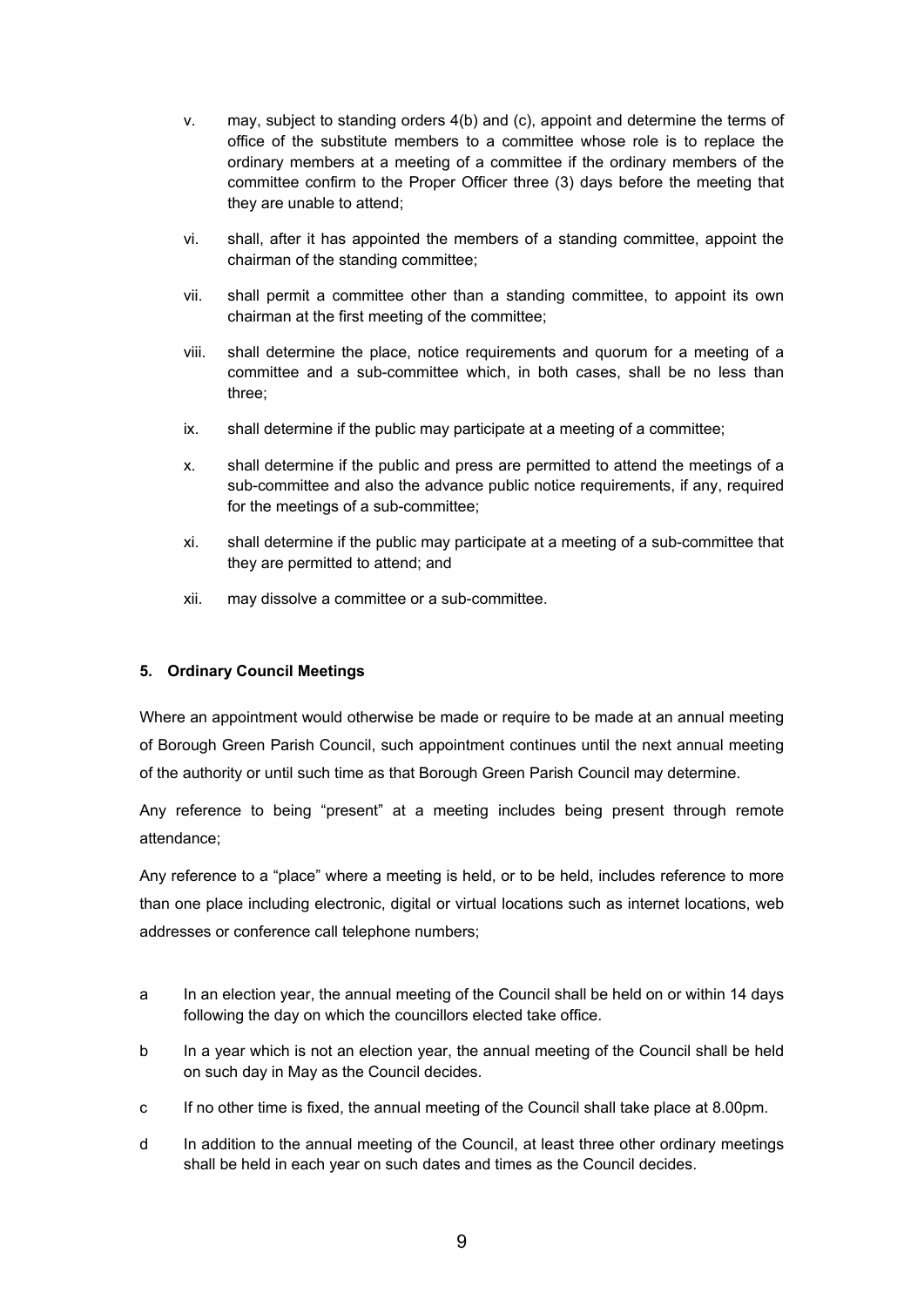- e The first business conducted at the annual meeting of the Council shall be the election of the Chairman and Vice-Chairman of the Council.
- f The Chairman of the Council, unless he has resigned or becomes disqualified, shall continue in office and preside at the annual meeting until his successor is elected at the next annual meeting of the Council.
- g The Vice-Chairman of the Council, unless he resigns or becomes disqualified, shall hold office until immediately after the election of the Chairman of the Council at the next annual meeting of the Council.
- h In an election year, if the current Chairman of the Council has not been re-elected as a member of the Council, he shall preside at the annual meeting until a successor Chairman of the Council has been elected. The current Chairman of the Council shall not have an original vote in respect of the election of the new Chairman of the Council but shall give a casting vote in the case of an equality of votes.
- i In an election year, if the current Chairman of the Council has been re-elected as a member of the Council, he shall preside at the annual meeting until a new Chairman of the Council has been elected. He may exercise an original vote in respect of the election of the new Chairman of the Council and shall give a casting vote in the case of an equality of votes.
- j Following the election of the Chairman of the Council and Vice-Chairman of the Council at the annual meeting, the business shall include:
	- i. In an election year, delivery by the Chairman of the Council and councillors of their acceptance of office forms unless the Council resolves for this to be done at a later date. In a year which is not an election year, delivery by the Chairman of the Council of his acceptance of office form unless the Council resolves for this to be done at a later date;
	- ii. Confirmation of the accuracy of the minutes of the last meeting of the Council;
	- iii. Receipt of the minutes of the last meeting of a committee;
	- iv. Consideration of the recommendations made by a committee;
	- v. Review of delegation arrangements to committees, sub-committees, staff and other local authorities;
	- vi. Review of the terms of reference for committees;
	- vii. Appointment of members to existing committees;
	- viii. Appointment of any new committees in accordance with standing order 4;
	- ix. Review and adoption of appropriate standing orders and financial regulations;
	- x. Review of arrangements (including legal agreements) with other local authorities, not-for-profit bodies and businesses.
	- xi. Review of representation on or work with external bodies and arrangements for reporting back;
	- xii. In an election year, to make arrangements with a view to the Council becoming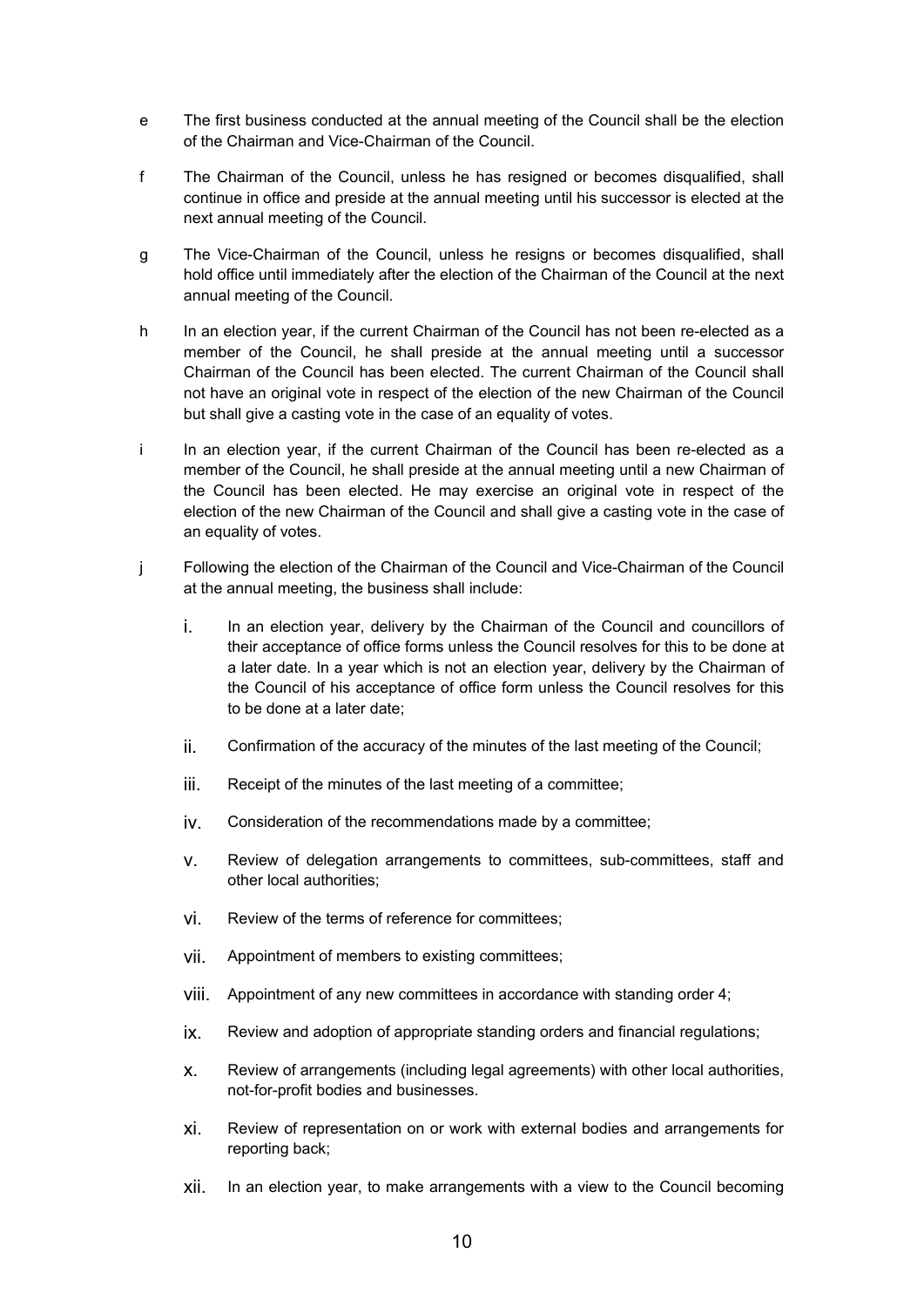eligible to exercise the general power of competence in the future;

- xiii. Review of inventory of land and other assets including buildings and office equipment;
- xiv. Confirmation of arrangements for insurance cover in respect of all insurable risks;
- xv. Review of the Council's and/or staff subscriptions to other bodies;
- xvi. Review of the Council's complaints procedure;
- xvii. Review of the Council's policies, procedures and practices in respect of its obligations under freedom of information and data protection legislation (*see also standing orders 11, 20 and 21*);
- xviii. Review of the Council's policy for dealing with the press/media;
- xix. Review of the Council's employment policies and procedures;
- xx. Review of the Council's expenditure incurred under s.137 of the Local Government Act 1972 or the general power of competence.
- xxi. Determining the time and place of ordinary meetings of the Council up to and including the next annual meeting of the Council.

#### **6. Extraordinary Meetings of the Council, Committees and Sub-Committees**

- a The Chairman of the Council may convene an extraordinary meeting of the Council at any time.
- b If the Chairman of the Council does not call an extraordinary meeting of the Council within seven days of having been requested in writing to do so by two councillors, any two councillors may convene an extraordinary meeting of the Council. The public notice giving the time, place and agenda for such a meeting shall be signed by the two councillors.
- c The chairman of a committee [or a sub-committee] may convene an extraordinary meeting of the committee [or the sub-committee] at any time.
- d If the chairman of a committee [or a sub-committee] does not call an extraordinary meeting within seven (7) days of having been requested to do so by two (2) members of the committee [or the sub-committee], any two (2) members of the committee [or the sub-committee] may convene an extraordinary meeting of the committee [or a subcommittee].

#### **7. Previous Resolutions**

a A resolution shall not be reversed within six months except either by a special motion, which requires written notice by at least ( 2 ) councillors to be given to the Proper Officer in accordance with standing order 9, or by a motion moved in pursuance of the recommendation of a committee or a sub-committee.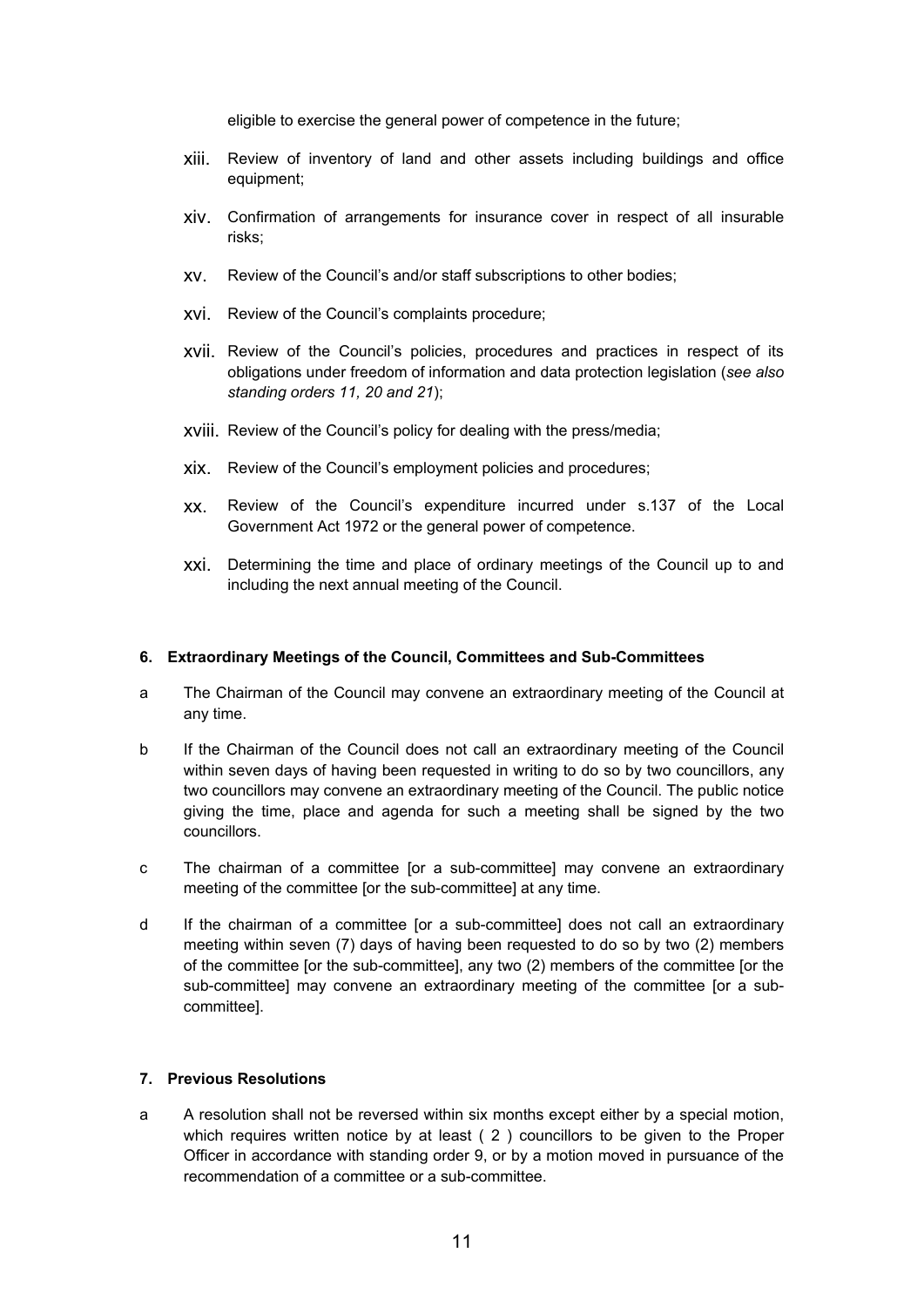b When a motion moved pursuant to standing order 7(a) has been disposed of, no similar motion may be moved for a further six months.

## **8. Voting on Appointments**

a Where more than two persons have been nominated for a position to be filled by the Council and none of those persons has received an absolute majority of votes in their favour, the name of the person having the least number of votes shall be struck off the list and a fresh vote taken. This process shall continue until a majority of votes is given in favour of one person. A tie in votes may be settled by the casting vote exercisable by the chairman of the meeting.

## **9. Motions for a Meeting that Require Written Notice to the Proper Officer**

- a A motion shall relate to the responsibilities of the meeting for which it is tabled and in any event shall relate to the performance of the Council's statutory functions, powers and obligations or an issue which specifically affects the Council's area or its residents.
- b No motion may be moved at a meeting unless it is on the agenda and the mover has given written notice of its wording to the Proper Officer at least three (3) clear days before the meeting. Clear days do not include the day of the notice or the day of the meeting.
- c The Proper Officer may, before including a motion on the agenda received in accordance with standing order 9(b), correct obvious grammatical or typographical errors in the wording of the motion.
- d If the Proper Officer considers the wording of a motion received in accordance with standing order 9(b) is not clear in meaning, the motion shall be rejected until the mover of the motion resubmits it, so that it can be understood, in writing, to the Proper Officer at least three (3) clear days before the meeting.
- e If the wording or subject of a proposed motion is considered improper, the Proper Officer shall consult with the chairman of the forthcoming meeting or, as the case may be, the councillors who have convened the meeting, to consider whether the motion shall be included in the agenda or rejected.
- f The decision of the Proper Officer as to whether or not to include the motion on the agenda shall be final.
- g Motions received shall be recorded and numbered in the order that they are received.
- h Motions rejected shall be recorded with an explanation by the Proper Officer of the reason for rejection.

## **10. Motions at a Meeting that Do Not Require Written Notice**

- a The following motions may be moved at a meeting without written notice to the Proper Officer:
	- i. to correct an inaccuracy in the draft minutes of a meeting;
	- ii. to move to a vote;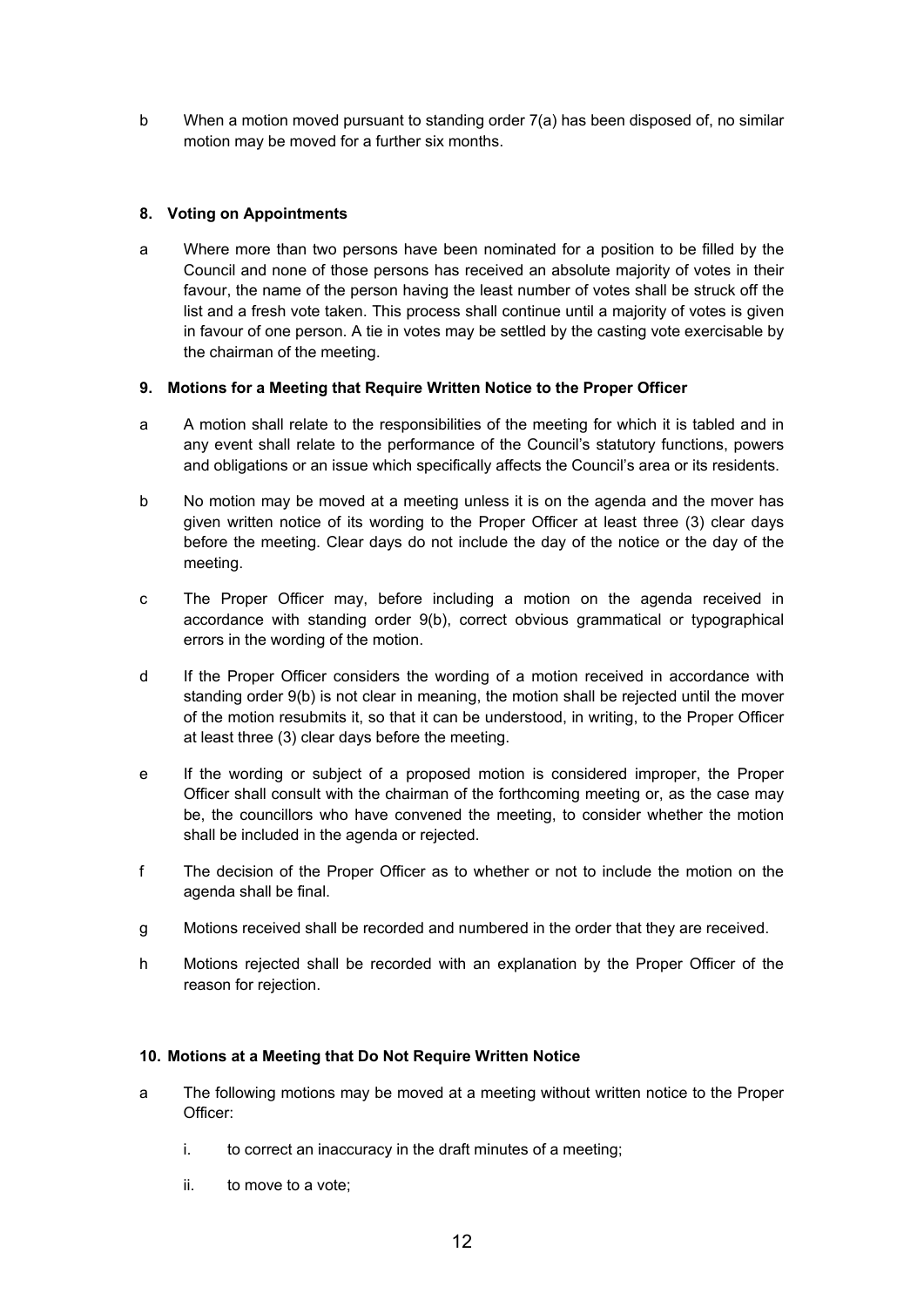- iii. to defer consideration of a motion;
- iv. to refer a motion to a particular committee or sub-committee;
- v. to appoint a person to preside at a meeting;
- vi. to change the order of business on the agenda;
- vii. to proceed to the next business on the agenda;
- viii. to require a written report;
- ix. to appoint a committee or sub-committee and their members;
- x. to extend the time limits for speaking;
- xi. to exclude the press and public from a meeting in respect of confidential or other information which is prejudicial to the public interest;
- xii. to not hear further from a councillor or a member of the public;
- xiii. to exclude a councillor or member of the public for disorderly conduct;
- xiv. to temporarily suspend the meeting;
- xv. to suspend a particular standing order (unless it reflects mandatory statutory or legal requirements);
- xvi. to adjourn the meeting; or
- xvii. to close the meeting.

#### **11. Management of Information**

*See also standing order 20.* 

- a The Council shall have in place and keep under review, technical and organisational measures to keep secure information (including personal data) which it holds in paper and electronic form. Such arrangements shall include deciding who has access to personal data and encryption of personal data.
- b The Council shall have in place, and keep under review, policies for the retention and safe destruction of all information (including personal data) which it holds in paper and electronic form. The Council's retention policy shall confirm the period for which information (including personal data) shall be retained or if this is not possible the criteria used to determine that period (e.g. the Limitation Act 1980).
- c The agenda, papers that support the agenda and the minutes of a meeting shall not disclose or otherwise undermine confidential information or personal data without legal justification.
- d Councillors, staff, the Council's contractors and agents shall not disclose confidential information or personal data without legal justification.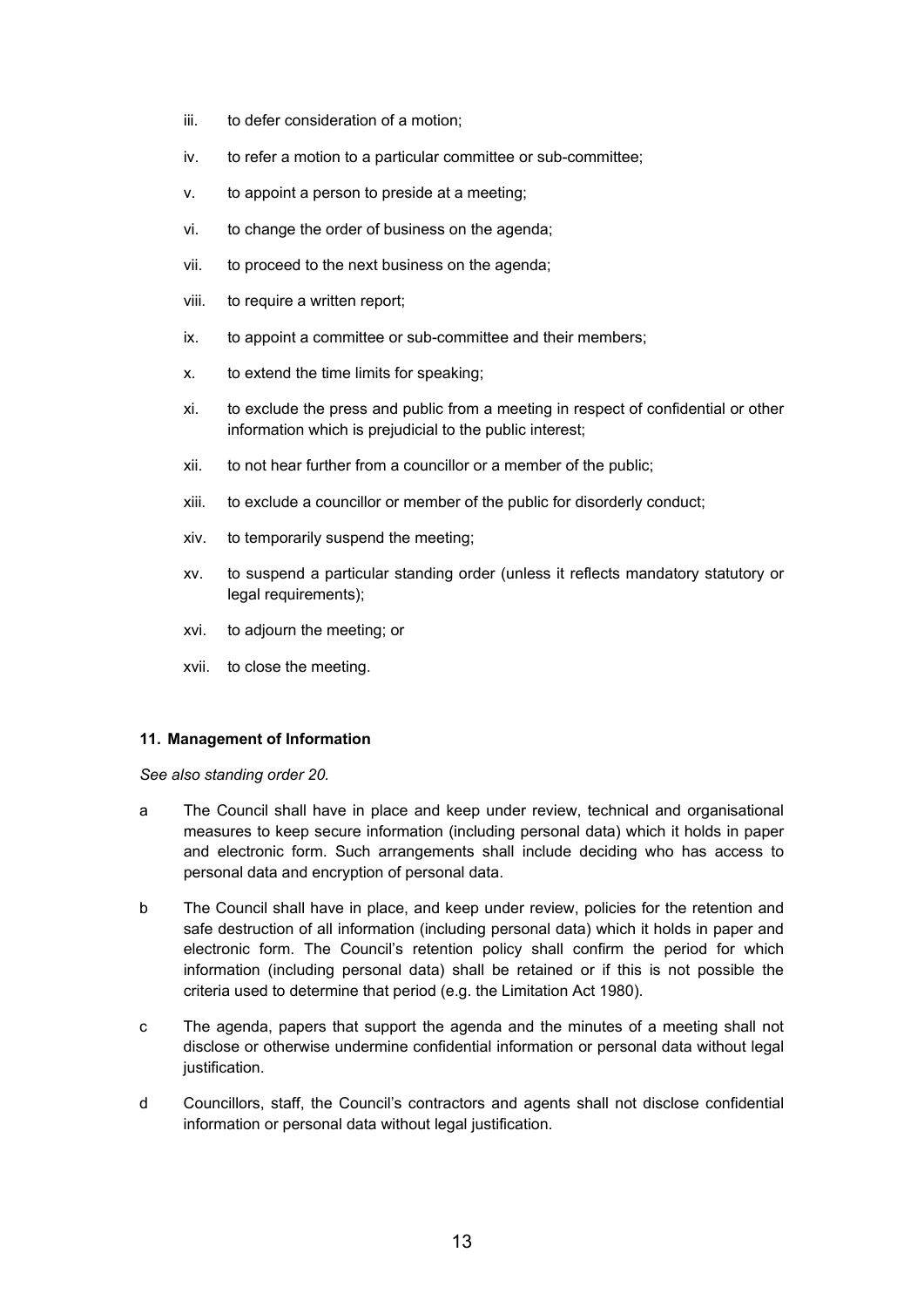## **12. Draft Minutes**

| <b>Full Council meetings</b> |  |
|------------------------------|--|
| Committee meetings           |  |
| Sub-committee meetings       |  |

- a If the draft minutes of a preceding meeting have been served on councillors with the agenda to attend the meeting at which they are due to be approved for accuracy, they shall be taken as read.
- b There shall be no discussion about the draft minutes of a preceding meeting except in relation to their accuracy. A motion to correct an inaccuracy in the draft minutes shall be moved in accordance with standing order 10(a)(i).
- c The accuracy of draft minutes, including any amendment(s) made to them, shall be confirmed by resolution and shall be signed by the chairman of the meeting and stand as an accurate record of the meeting to which the minutes relate.
- d If the chairman of the meeting does not consider the minutes to be an accurate record of the meeting to which they relate, he shall sign the minutes and include a paragraph in the following terms or to the same effect:

"The chairman of this meeting does not believe that the minutes of the meeting of the  $(x)$  held on [date] in respect of  $(x)$  were a correct record but his view was not upheld by the meeting and the minutes are confirmed as an accurate record of the proceedings."

- ● ● e If the Council's gross annual income or expenditure (whichever is higher) does not exceed £25,000, it shall publish draft minutes on a website which is publicly accessible and free of charge not later than one month after the meeting has taken place.
	- f Subject to the publication of draft minutes in accordance with standing order 12(e) and standing order 20(a) and following a resolution which confirms the accuracy of the minutes of a meeting, the draft minutes or recordings of the meeting for which approved minutes exist shall be destroyed.

## **13. Code of Conduct:- Dispensations**

*See also standing order 3(u).* 

- a All councillors and non-councillors with voting rights shall observe the code of conduct adopted by the Council.
- b Unless he has been granted a dispensation, a councillor or non-councillor with voting rights shall withdraw from a meeting when it is considering a matter in which he has a disclosable pecuniary interest. He may return to the meeting after it has considered the matter in which he had the interest.
- c Unless he has been granted a dispensation, a councillor or non-councillor with voting rights shall withdraw from a meeting when it is considering a matter in which he has another interest if so required by the Council's code of conduct. He may return to the meeting after it has considered the matter in which he had the interest.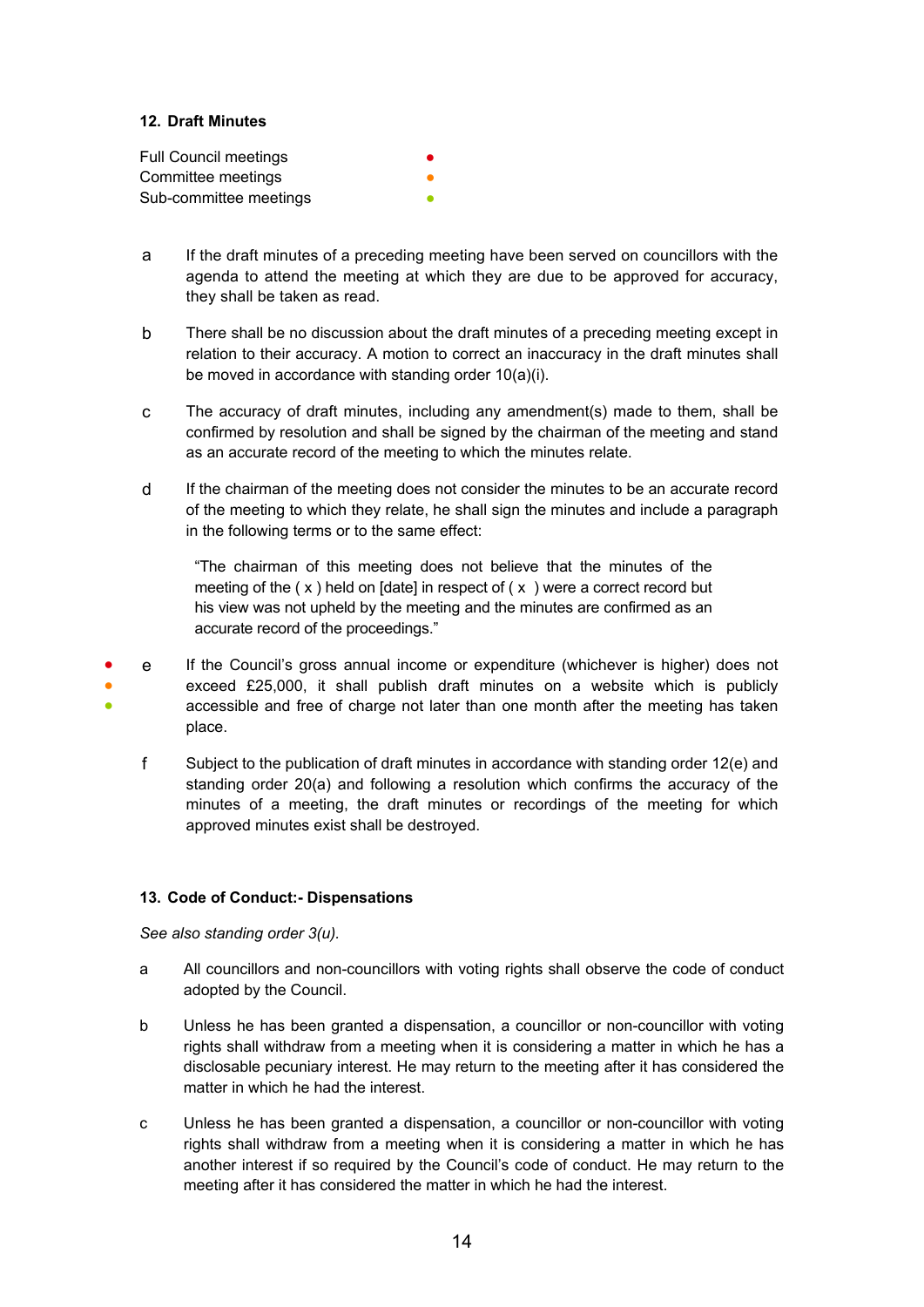- d Dispensation requests shall be in writing and submitted to the Proper Officer as soon as possible before the meeting, or failing that, at the start of the meeting for which the dispensation is required.
- e A decision as to whether to grant a dispensation shall be made by the Proper Officer.
- f A dispensation request shall confirm:
	- i. the description and the nature of the disclosable pecuniary interest or other interest to which the request for the dispensation relates;
	- ii. whether the dispensation is required to participate at a meeting in a discussion only or a discussion and a vote;
	- iii. the date of the meeting or the period (not exceeding four years) for which the dispensation is sought; and
	- iv. an explanation as to why the dispensation is sought.
- g Subject to standing orders 13(d) and (f), a dispensation request shall be considered by the Proper Officer at the beginning of the meeting of the Council, or committee or subcommittee for which the dispensation is required.
- h A dispensation may be granted in accordance with standing order 13(e) if having regard to all relevant circumstances any of the following apply:
	- i. without the dispensation the number of persons prohibited from participating in the particular business would be so great a proportion of the meeting transacting the business as to impede the transaction of the business;
	- ii. granting the dispensation is in the interests of persons living in the Council's area; or
	- iii. it is otherwise appropriate to grant a dispensation.

## **14. Code of Conduct: Complaints**

- a Upon notification by the District or Unitary Council that it is dealing with a complaint that a councillor or non-councillor with voting rights has breached the Council's code of conduct, the Proper Officer shall, subject to standing order 11, report this to the Council.
- b Where the notification in standing order 14(a) relates to a complaint made by the Proper Officer, the Proper Officer shall notify the Chairman of Council of this fact, and the Chairman shall nominate another staff member to assume the duties of the Proper Officer in relation to the complaint until it has been determined and the Council has agreed what action, if any, to take in accordance with standing order 14(d).
- c The Council may:
	- i. provide information or evidence where such disclosure is necessary to investigate the complaint or is a legal requirement;
	- ii. seek information relevant to the complaint from the person or body with statutory responsibility for investigation of the matter;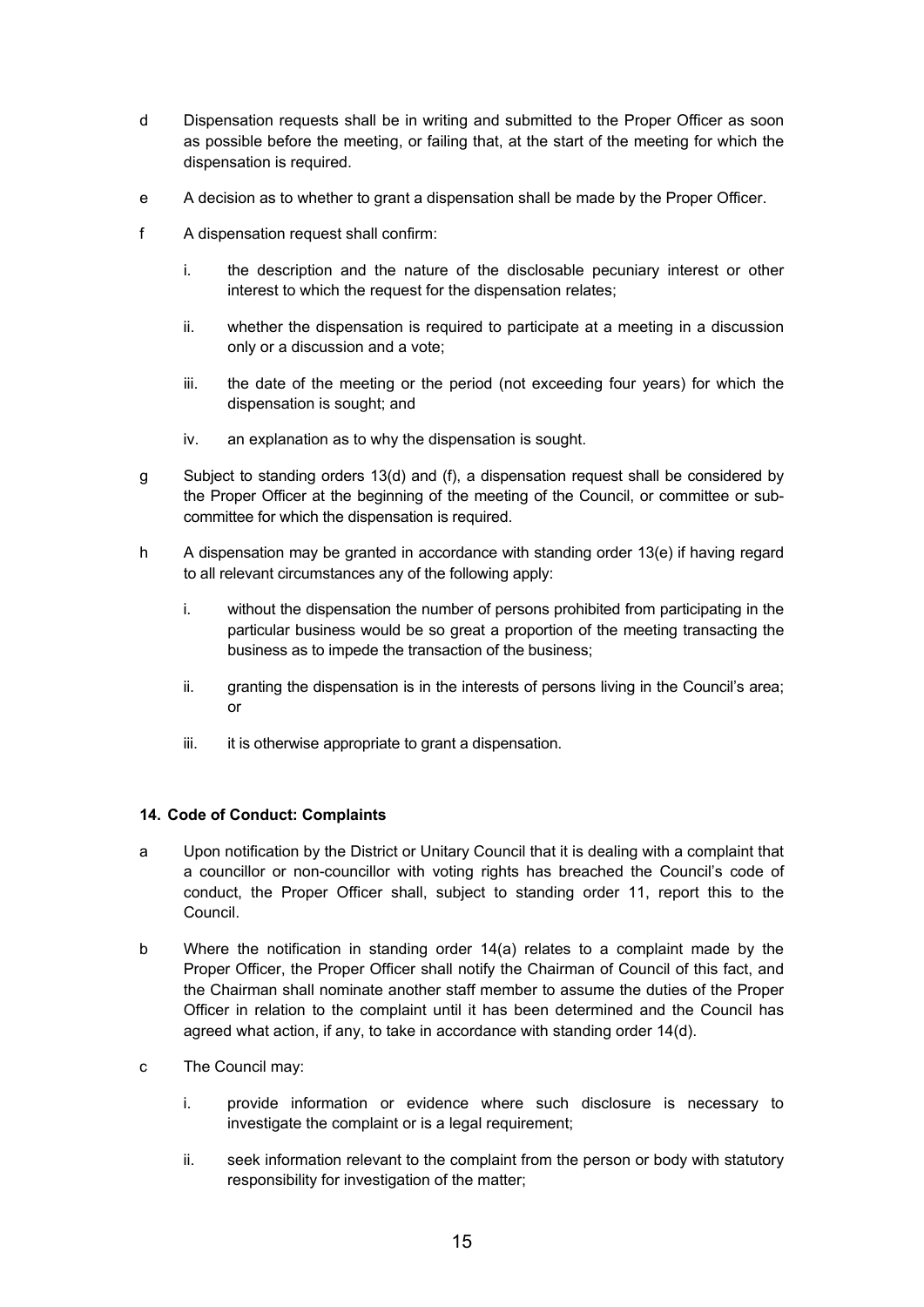- d Upon notification by the Borough Council that a councillor or non-councillor with voting rights has breached the Council's code of conduct, the Council shall consider what, if any, action to take. Such action excludes disqualification or suspension from office.
- e A complaint received by the Council will be assessed by the Council and, where applicable, will be referred to TMBC Monitoring Officer.

#### **15. Proper Officer**

- a The Proper Officer shall be either (i) the clerk or (ii) other staff member(s) nominated by the Council to undertake the work of the Proper Officer when the Proper Officer is absent.
- b The Proper Officer shall:
	- i. at least three clear days before a meeting of the council, a committee or a subcommittee,
		- serve on councillors by delivery or post at their residences or by email authenticated in such manner as the Proper Officer thinks fit, a signed summons confirming the time, place and the agenda (provided the councillor has consented to service by email), and
		- Provide, in a conspicuous place, public notice of the time, place and agenda (provided that the public notice with agenda of an extraordinary meeting of the Council convened by councillors is signed by them).

*See standing order 3(b) for the meaning of clear days for a meeting of a full council and standing order 3(c) for the meaning of clear days for a meeting of a committee;*

- ii. subject to standing order 9, include on the agenda all motions in the order received unless a councillor has given written notice at least three (3) days before the meeting confirming his withdrawal of it;
- iii. convene a meeting of the Council for the election of a new Chairman of the Council, occasioned by a casual vacancy in his office;
- iv. facilitate inspection of the minute book by local government electors;
- v. receive and retain copies of byelaws made by other local authorities;
- vi. hold acceptance of office forms from councillors;
- vii. hold a copy of every councillor's register of interests;
- viii. assist with responding to requests made under freedom of information legislation and rights exercisable under data protection legislation, in accordance with the Council's relevant policies and procedures;
- ix. liaise, as appropriate, with the Council's Data Protection Officer (if there is one);
- x. receive and send general correspondence and notices on behalf of the Council except where there is a resolution to the contrary;
- xi. assist in the organisation of, storage of, access to, security of and destruction of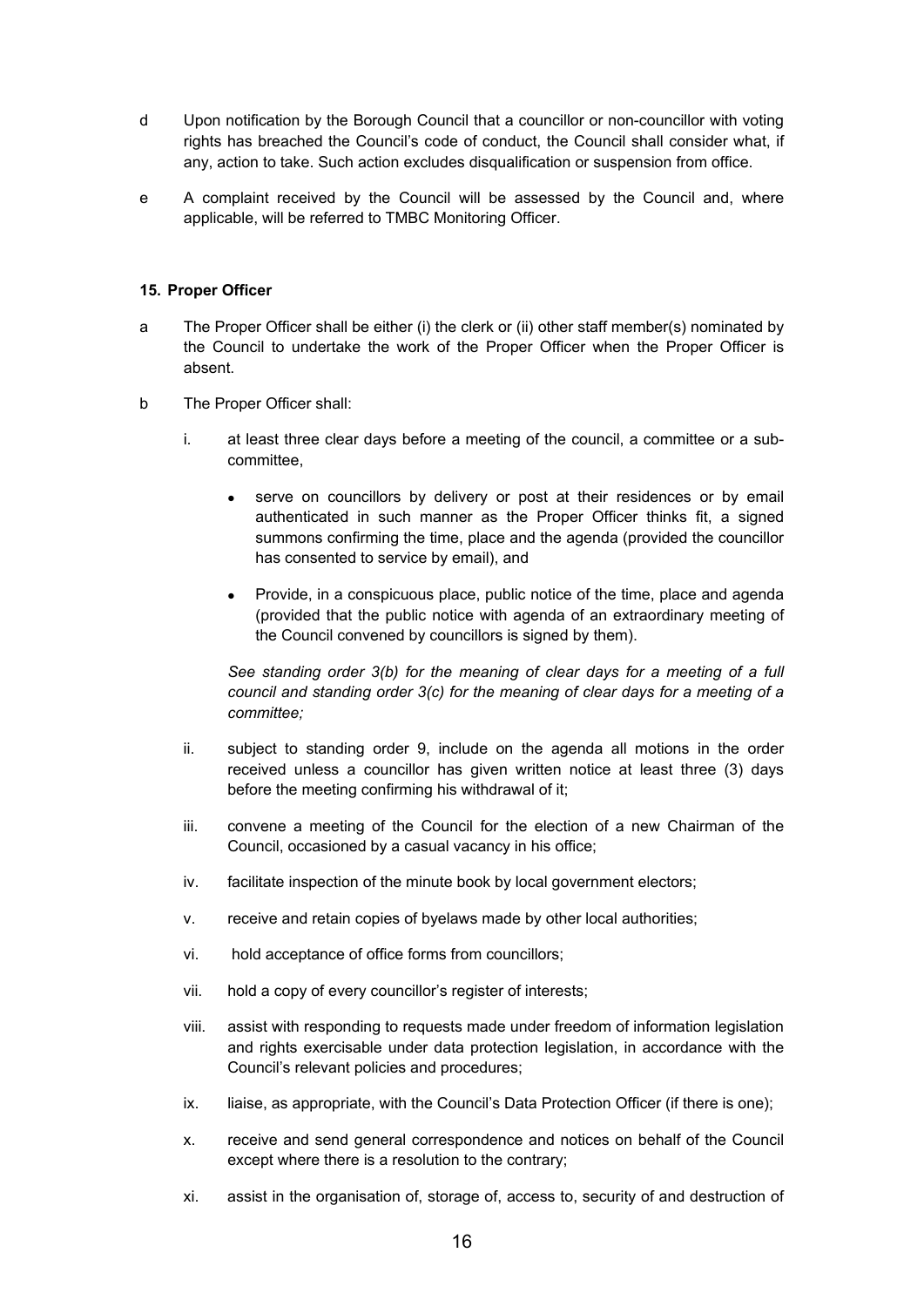information held by the Council in paper and electronic form subject to the requirements of data protection and freedom of information legislation and other legitimate requirements (e.g. the Limitation Act 1980);

- xii. arrange for legal deeds to be executed; (*see also standing order 23);*
- xiii. arrange or manage the prompt authorisation, approval, and instruction regarding any payments to be made by the Council in accordance with its financial regulations;
- xiv. record every planning application notified to the Council and the Council's response to the local planning authority in a book for such purpose;
- xv. refer a planning application received by the Council to the Chairman or in his absence Vice-Chairman of the Planning Committee within two working days of receipt to facilitate an extraordinary meeting if the nature of a planning application requires consideration before the next ordinary meeting of the Council;
- xvi. manage access to information about the Council via the publication scheme.

#### **16. RFO: Responsible Financial Officer**

a The Council shall appoint appropriate staff member(s) to undertake the work of the Responsible Financial Officer when the Responsible Financial Officer is absent.

#### **17. Accounts and Accounting Statements**

- a "Proper practices" in standing orders refer to the most recent version of "Governance and Accountability for Local Councils – a Practitioners' Guide".
- b All payments by the Council shall be authorised, approved and paid in accordance with the law, proper practices and the Council's financial regulations.
- c The Responsible Financial Officer shall supply to each councillor as soon as practicable after 30 June, 30 September and 31 December in each year a statement to summarise:
	- i. the Council's receipts and payments (or income and expenditure) for each quarter;
	- ii. the Council's aggregate receipts and payments (or income and expenditure) for the year to date;
	- iii. the balances held at the end of the quarter being reported and

which includes a comparison with the budget for the financial year and highlights any actual or potential overspends.

- d As soon as possible after the financial year end at 31 March, the Responsible Financial Officer shall provide:
	- i. each councillor with a statement summarising the Council's receipts and payments for the last quarter and the year to date for information; and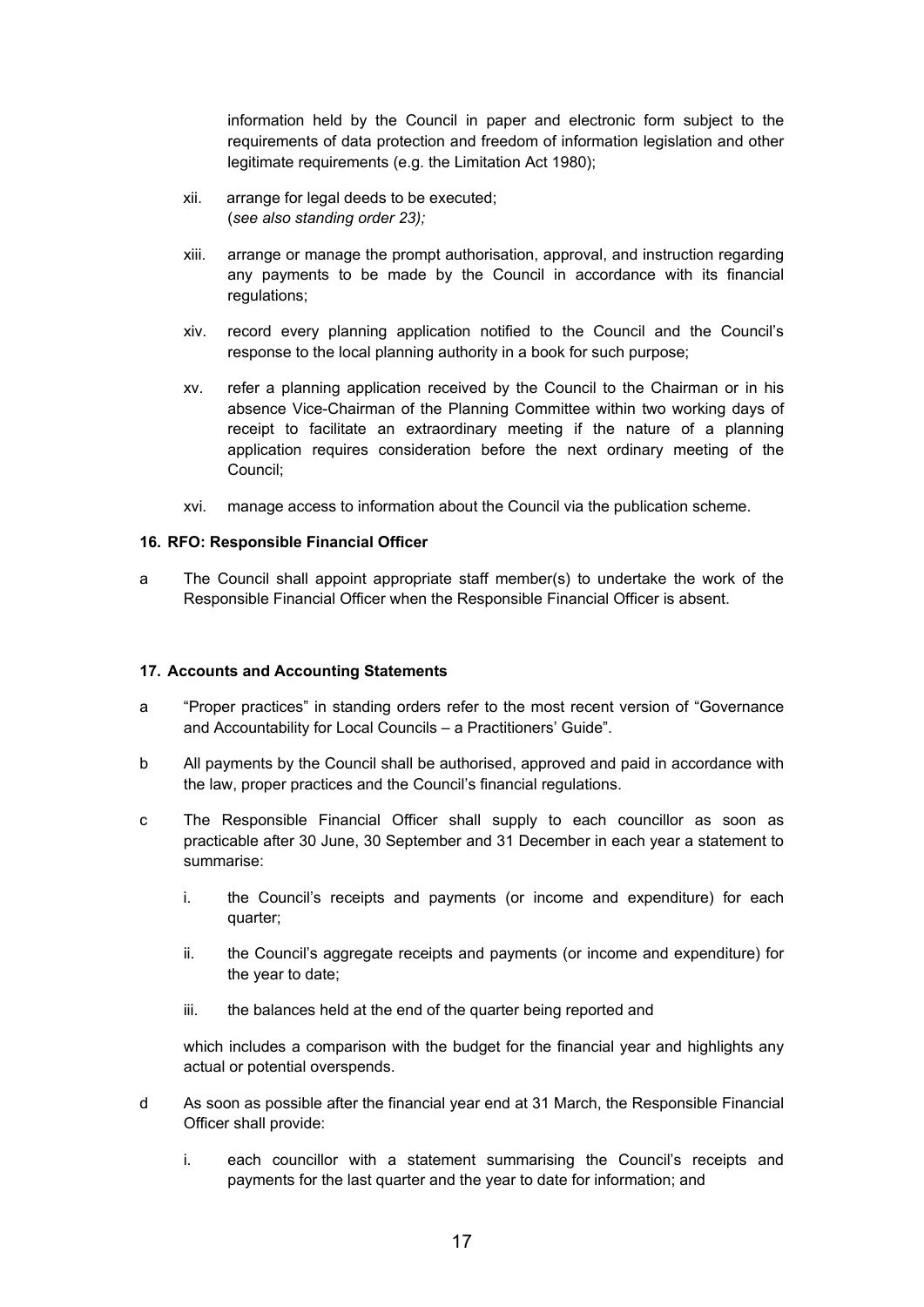- ii. to the Council the accounting statements for the year in the form of Section 2 of the annual governance and accountability return, as required by proper practices, for consideration and approval.
- e The year-end accounting statements shall be prepared in accordance with proper practices and apply the form of accounts determined by the Council receipts and payments, for the year to 31 March. A completed draft annual governance and accountability return shall be presented to all councillors at least 14 days prior to anticipated approval by the Council. The annual governance and accountability return of the Council, which is subject to external audit, including the annual governance statement, shall be presented to the Council for consideration and formal approval before 30 June.

## **18. Financial Controls and Procurement**

- a. The Council shall consider and approve financial regulations drawn up by the Responsible Financial Officer, which shall include detailed arrangements in respect of the following:
	- i. the keeping of accounting records and systems of internal controls;
	- ii. the assessment and management of financial risks faced by the Council;
	- iii. the work of the independent internal auditor in accordance with proper practices and the receipt of regular reports from the internal auditor, which shall be required at least annually;
	- iv. the inspection and copying by councillors and local electors of the Council's accounts and/or orders of payments; and
	- v. whether contracts with an estimated value below £25,000 due to special circumstances are exempt from a tendering process or procurement exercise.
- b. Financial regulations shall be reviewed regularly and annually for fitness of purpose.
- c. A public contract regulated by the Public Contracts Regulations 2015 with an estimated value in excess of £25,000 but less than the relevant thresholds in standing order 18(f) is subject to Regulations 109-114 of the Public Contracts Regulations 2015 which include a requirement on the Council to advertise the contract opportunity on the Contracts Finder website regardless of what other means it uses to advertise the opportunity unless it proposes to use an existing list of approved suppliers (framework agreement)".
- d. Subject to additional requirements in the financial regulations of the Council, the tender process for contracts for the supply of goods, materials, services or the execution of works shall include, as a minimum, the following steps:
	- i. a specification for the goods, materials, services or the execution of works shall be drawn up;
	- ii. an invitation to tender shall be drawn up to confirm (i) the Council's specification (ii) the time, date and address for the submission of tenders (iii) the date of the Council's written response to the tender and (iv) the prohibition on prospective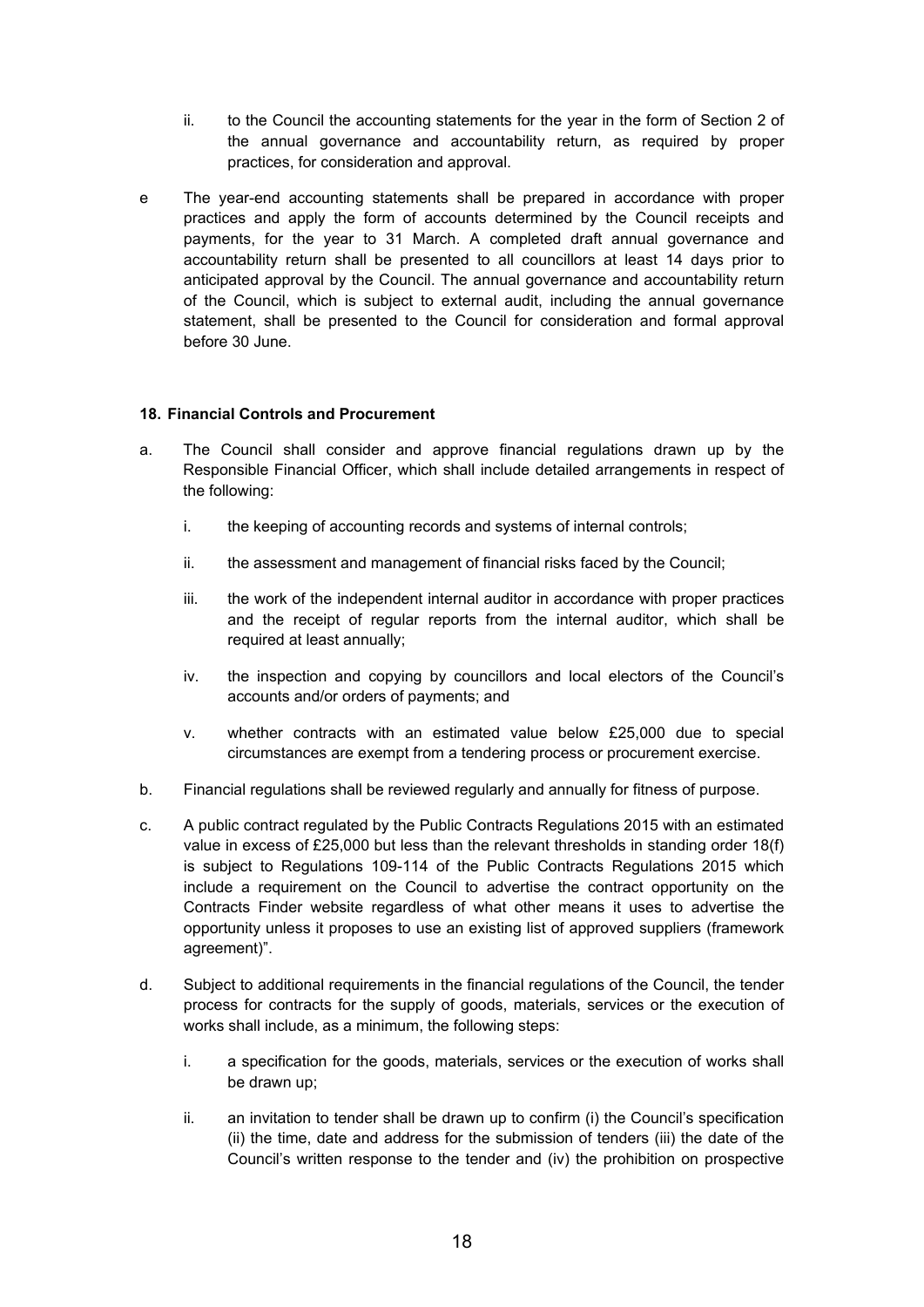contractors contacting councillors or staff to encourage or support their tender outside the prescribed process;

- iii. the invitation to tender shall be advertised in a local newspaper and in any other manner that is appropriate;
- iv. tenders are to be submitted in writing in a sealed marked envelope addressed to the Proper Officer;
- v. tenders shall be opened by the Proper Officer in the presence of at least one councillor after the deadline for submission of tenders has passed;
- vi. tenders are to be reported to and considered by the appropriate meeting of the Council or a committee or sub-committee with delegated responsibility.
- vii. Other than the winning tender all other tenders will be held in confidence.
- e. Neither the Council, nor a committee or a sub-committee with delegated responsibility for considering tenders, is bound to accept the lowest value tender.
- f. A public contract regulated by the Public Contracts Regulations 2015 with an estimated value in excess of £181,302 for a public service or supply contract or in excess of £4,551,413 for a public works contract (or other thresholds determined by UK legislation) shall comply with the relevant procurement procedures and other requirements in the Public Contracts Regulations 2015 which include advertising the contract opportunity on the Contracts Finder website and in OJEU.
- g. A public contract in connection with the supply of gas, heat, electricity, drinking water, transport services, or postal services to the public; or the provision of a port or airport; or the exploration for or extraction of gas, oil or solid fuel with an estimated value in excess of £363,424 for a supply, services or design contract; or in excess of £4,551,413 for a works contract; or £820,370 for a social and other specific services contract (or other thresholds determined by UK legislation) shall comply with the relevant procurement procedures and other requirements in the Utilities Contracts Regulations 2016.

#### **19. Handling Staff Matters**

- a A matter personal to a member of staff that is being considered by a meeting of Council or sub-committee is subject to standing order 11.
- b Subject to the Council's policy regarding absences from work, the Council's most senior member of staff shall notify the chairman of Council or, if he is not available, the vice-chairman of absence occasioned by illness or other reason and that person shall report such absence to the Council or sub-committee at its next meeting.
- c The chairman of the Council or in his absence, the vice-chairman shall upon a resolution conduct a review of the performance and annual appraisal of the work of members of staff. The reviews and appraisal shall be reported in writing and are subject to approval by resolution by the Council.
- d Subject to the Council's policy regarding the handling of grievance matters, the Council's most senior member of staff shall contact the chairman of the Council or in his absence, the vice-chairman in respect of an informal or formal grievance matter, and this matter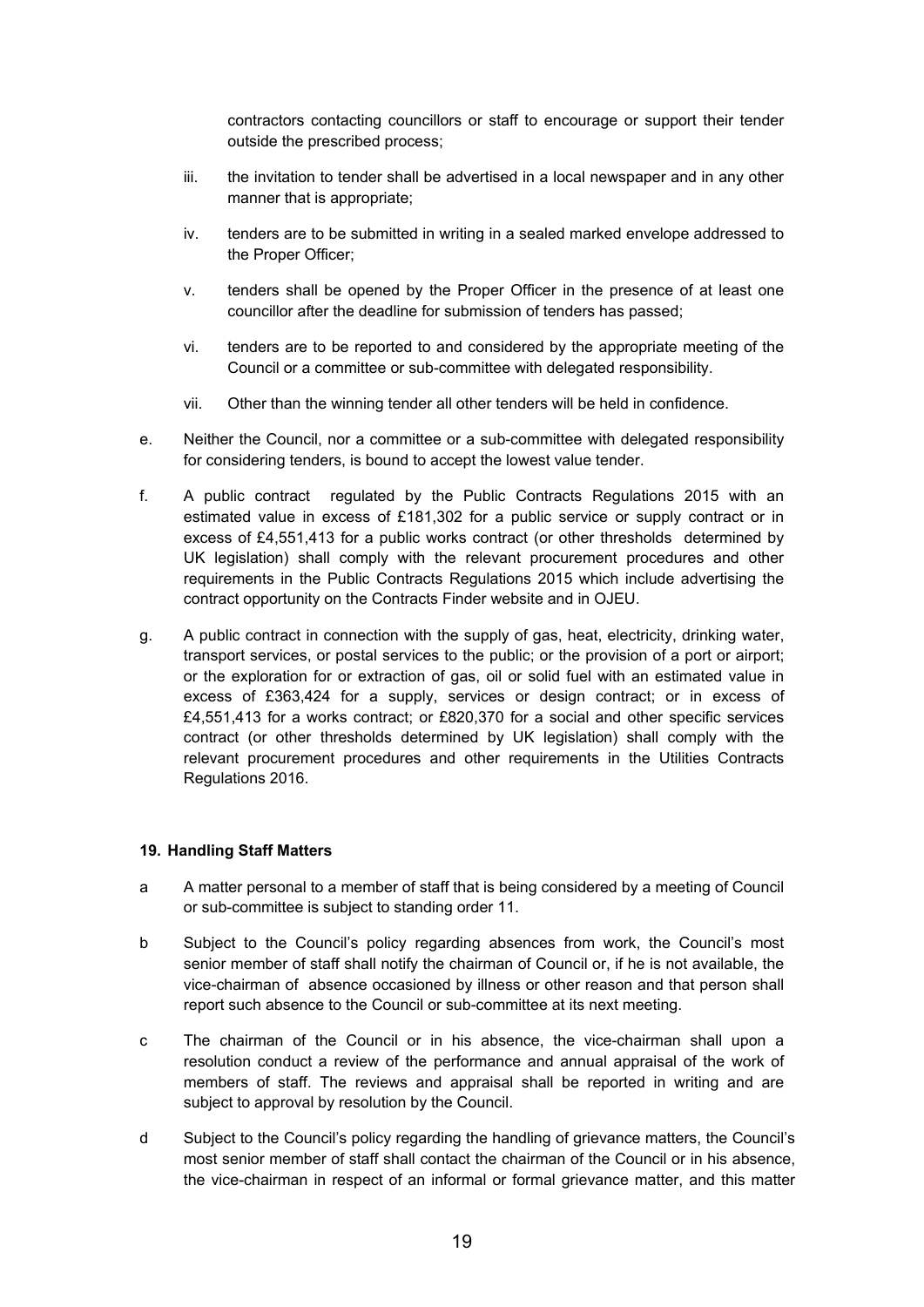shall be reported back and progressed by resolution of the Council.

- e Subject to the Council's policy regarding the handling of grievance matters, if an informal or formal grievance matter raised by a member of staff relates to the chairman or vice-chairman of the Council or sub-committee, this shall be communicated to another member of the Council or sub-comittee, which shall be reported back and progressed by resolution of the Council.
- f Any persons responsible for all or part of the management of staff shall treat as confidential the written records of all meetings relating to their performance, capabilities, grievance or disciplinary matters.
- g In accordance with standing order 11(a), persons with line management responsibilities shall have access to staff records referred to in standing order 19(f).

#### **20. Responsibilities to Provide Information**

*See also standing order 21.* 

- a In accordance with freedom of information legislation, the Council shall publish information in accordance with its publication scheme and respond to requests for information held by the Council.
- b. *If gross annual income or expenditure (whichever is the higher) exceeds £200,000* The Council, shall publish information in accordance with the requirements of the Local Government (Transparency Requirements) (England) Regulations 2015.

## **21. Responsibilities Under Data Protection Legislation**

*See also standing order 11.*

- a The Council may appoint a Data Protection Officer.
- b The Council shall have policies and procedures in place to respond to an individual exercising statutory rights concerning his personal data.
- c The Council shall have a written policy in place for responding to and managing a personal data breach.
- d The Council shall keep a record of all personal data breaches comprising the facts relating to the personal data breach, its effects and the remedial action taken.
- e The Council shall ensure that information communicated in its privacy notice(s) is in an easily accessible and available form and kept up to date.
- f The Council shall maintain a written record of its processing activities.

#### **22. Relations with the Press/Media**

a Requests from the press or other media for an oral or written comment or statement from the Council, its councillors or staff shall be handled in accordance with the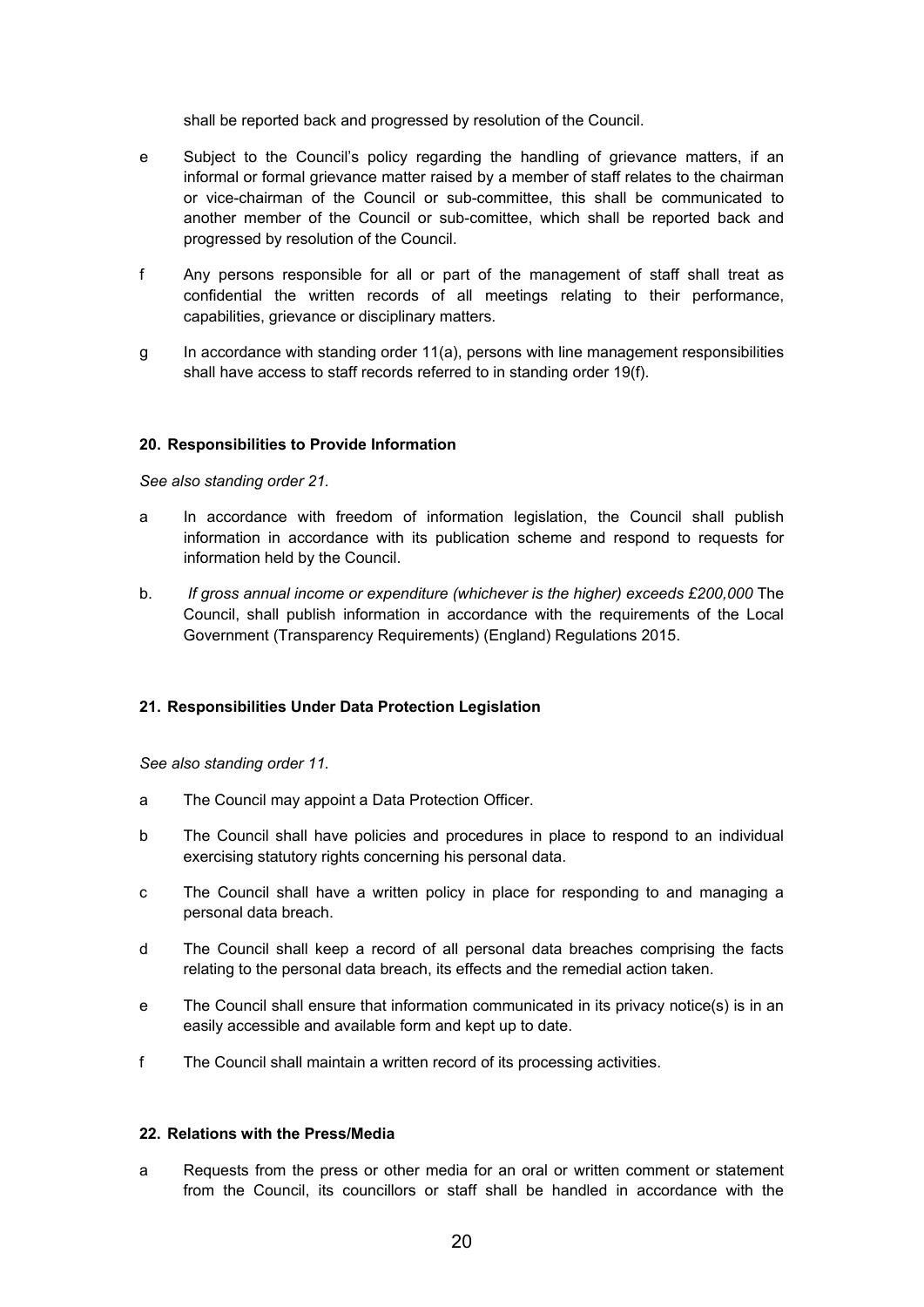Council's policy in respect of dealing with the press and/or other media.

## **23. Execution and Sealing of Legal Deeds**

*See also standing orders 15(b)(xii) and (xvii).*

- a A legal deed shall not be executed on behalf of the Council unless authorised by a resolution.
- b [Subject to standing order 23(a), any two councillors may sign, on behalf of the Council, any deed required by law and the Proper Officer shall witness their signatures.]

#### **24. Communicating with Borough and County Councillors**

- a An invitation to attend a meeting of the Council shall be sent, together with the agenda, to the ward councillor(s) of the Borough and County Council representing the area of the Council.
- b Unless the Council determines otherwise, a copy of each letter sent to the Borough and County Council shall be sent to the ward councillor(s) representing the area of the Council.

## **25. Resrictions on Councillor Activities**

- a. Unless duly authorised no councillor shall:
	- i. inspect any land and/or premises which the Council has a right or duty to inspect; or
	- ii. issue orders, instructions or directions.

#### **26. Standing Orders Generally**

- a All or part of a standing order, except one that incorporates mandatory statutory or legal requirements, may be suspended by resolution in relation to the consideration of an item on the agenda for a meeting.
- b A motion to add to or vary or revoke one or more of the Council's standing orders, except one that incorporates mandatory statutory or legal requirements, shall be proposed by a special motion, the written notice by at least three (3) councillors to be given to the Proper Officer in accordance with standing order 9.
- c The Proper Officer shall provide a copy of the Council's standing orders to a councillor as soon as possible.
- d The decision of the chairman of a meeting as to the application of standing orders at the meeting shall be final.